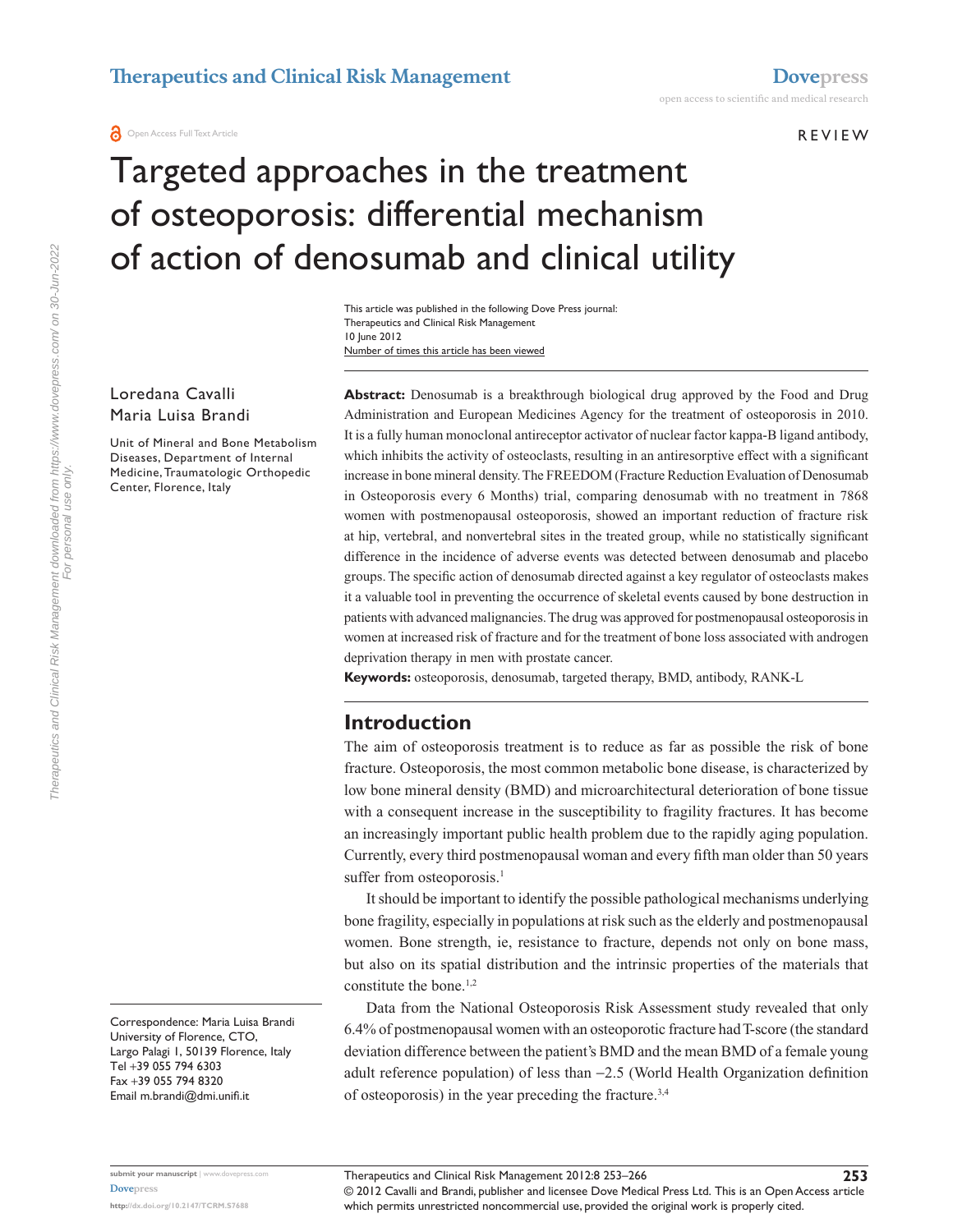More than one-half (52%) of the women with fractures were osteopenic (T-score  $-2.5$  to  $-1$ )<sup>3,4</sup> and, similarly, the increase in BMD achieved through the treatments for osteoporosis seemed to account for only part of the reduction of fracture risk observed.4,5

Knowledge of the molecular bases of bone metabolism would be essential to formulate drugs that act not only on BMD but also on bone quality, especially in order to reduce fracture risk. Moreover, as described below, prescription of the therapy for osteoporosis, which must be specific to the individual patient, should be the result of the evaluation of multiple factors, such as age, sex, severity of osteoporosis, bone turnover markers (bone formation or resorption), patient compliance, allergies to medications, and contraindications or side effects of drugs.

Behind the choice of the most appropriate therapy, is the concept of bone as a dynamic tissue, which has the ability to adapt its shape and size in response to mechanical loads through modeling process, and to be constantly renewed by remodeling phenomenon.1,6 Remodeling process allows the skeleton to maintain mechanical integrity through constant osteoclastic resorption of damaged bone followed by osteoblast-mediated deposition and mineralization of new matrix.

Antiosteoporosis drugs can be classified on the basis of their action on bone remodeling.<sup>7</sup> Antiresorptive drugs (such as bisphosphonates, raloxifene – a selective estrogen receptor modulator, and denosumab) decrease bone remodeling and reduce fractures by preserving skeletal microarchitecture and moderately increasing bone mass.<sup>1</sup> Anabolic drugs, such as teriparatide or parathyroid hormone (PTH) 1-84, on the other hand, reduce fractures by enhancing remodeling. In addition to increasing BMD, they appear to repair bone microarchitecture and improve bone geometry.<sup>1</sup> Strontium ranelate, available for osteoporosis in Europe, decouples the two processes, inhibiting bone resorption and stimulating bone formation.<sup>1</sup> The evidence for this suggested mechanism of action of strontium ranelate has been largely acquired from in vitro and animal studies, where doses 30 times higher than those appropriate

for men were used.<sup>8</sup> However, bone anabolic effect has not been demonstrated in animals treated with doses of strontium ranelate comparable to the marketed dose,<sup>9</sup> nor in human paired bone biopsies by clinical studies.<sup>1</sup>

A large body of scientific evidence derives from randomized controlled trials concerning the treatment of postmenopausal osteoporosis. Three different aminobisphosphonates (alendronate, risedronate, and zoledronate), teriparatide, strontium ranelate, and hormone replacement therapy – which is no longer recommended for the prevention or treatment of osteoporosis – were shown to be effective against both vertebral and nonvertebral fractures. Evidence of efficacy against vertebral fractures is available for ibandronate (an aminobisphosphonate), raloxifene, and PTH 1-84.<sup>1,10</sup> Table 1 shows the site of action and effect on BMD and bone turnover of the most commonly used antiosteoporosis drugs.

In women with osteoporosis, each 1% improvement in spine BMD (measured by dual X-ray absorptiometry) is expected to reduce vertebral fracture risk by about 4%. However, randomized trials of antiresorptive agents show that 1%–6% improvements in spine BMD reduce vertebral fracture risk by 35%–50%. Less than 20% of the decreased spine fracture risk produced by alendronate or raloxifene can be explained by improvement in spine BMD. The discrepancy is even greater during the first year or two of treatment when 1%–4% improvements in BMD are associated with 65%–68% decreases in spine fracture risk. Bisphosphonates continue to increase BMD but the reduction in fracture risk wanes to 20%–45%. Dual X-ray absorptiometry underestimates the change in bone density of spinal trabecular bone, which might explain part of the discrepancy between expected and observed reductions in spine fracture risk. Even more accurate measurements of BMD would not explain the rapid onset and later waning of effect despite gradually increasing BMD.<sup>11</sup>

The effect of drugs on nonspine fracture risk is more complex and cannot be predicted from changes in dual X-ray

| Table I Osteoporosis therapies in use <sup>1</sup> |  |  |  |  |  |  |
|----------------------------------------------------|--|--|--|--|--|--|
|----------------------------------------------------|--|--|--|--|--|--|

| Drug class            | <b>Drugs</b>         | <b>Action on bone</b><br>remodeling | Action on bone mineral<br>density | Action on vertebral and<br>nonvertebral fracture risk |
|-----------------------|----------------------|-------------------------------------|-----------------------------------|-------------------------------------------------------|
| Antiresorptive agents | Aminobisphosphonates | JJ                                  |                                   | $V \downarrow: NV \downarrow$                         |
|                       | Raloxifene           |                                     |                                   | V↓                                                    |
|                       | Denosumab            | 111                                 |                                   | $V \downarrow: NV \downarrow$                         |
| Uncoupling agent      | Strontium ranelate   | $\downarrow$ OC, $\uparrow$ OB      |                                   | $V \downarrow: NV \downarrow$                         |
| Anabolic agents       | <b>PTH 1-84</b>      |                                     | 个个                                | $V \downarrow: NV \downarrow$                         |
|                       | Teriparatide         |                                     | $\wedge\wedge$                    | $V \downarrow: NV \downarrow$                         |

**Notes:** ↑ increase; ↓ decrease; ↑↑ or ↓↓ strong increase or decrease, respectively. Adapted from *International Journal of Clinical Rheumatology*, June 2011, Vol. 6, No. 3, Pages 359–369 with permission of Future Medicine Ltd.

**Abbreviations:** OB, osteoblast; OC, osteoclast; NV, nonvertebral; PTH, parathyroid hormone; V, vertebral.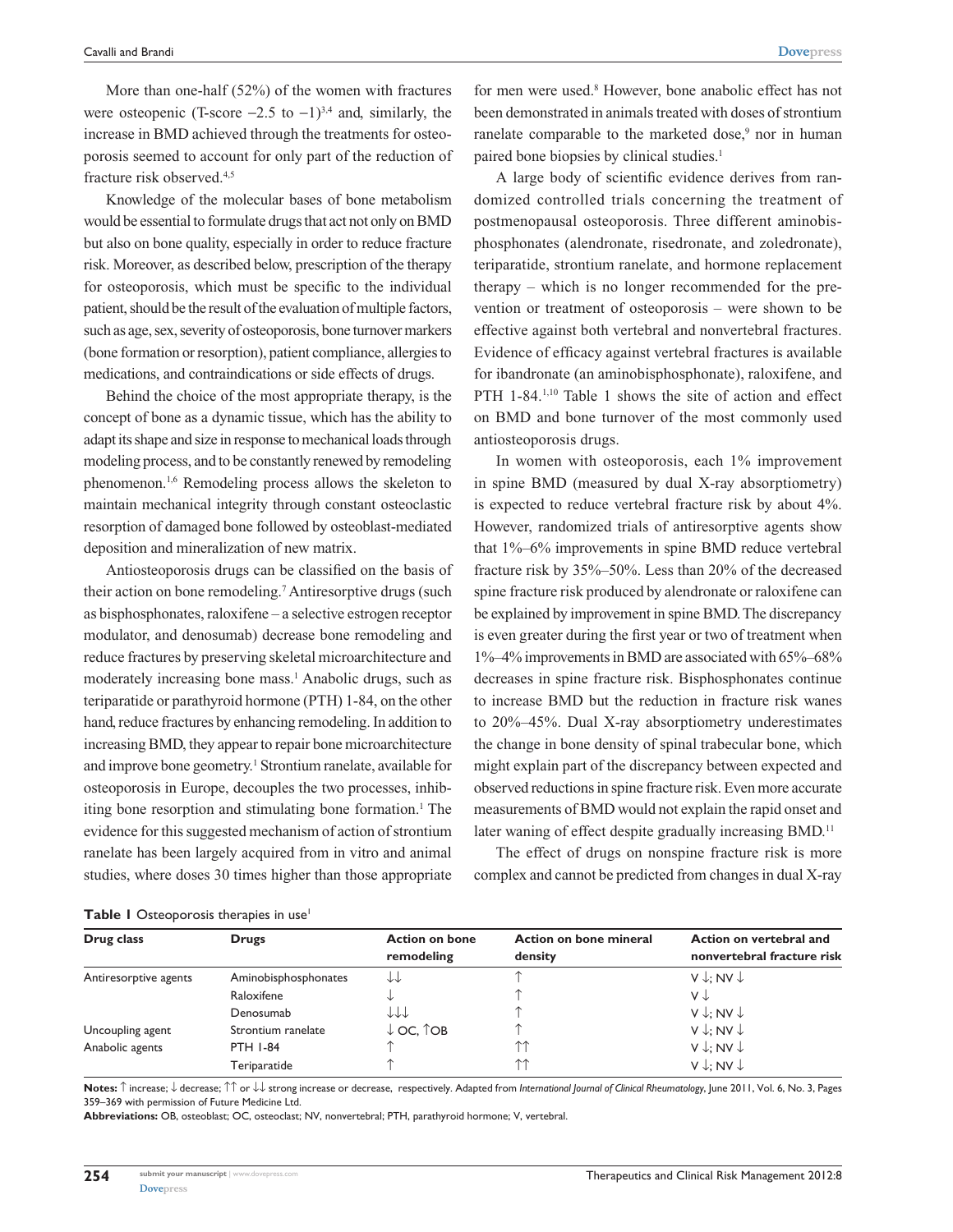Denosumab in the treatment of osteoporosis

absorptiometry BMD. Long-term use  $(>10$  years) of estrogen, for example, has been associated with  $>50\%$  reduction in risk of hip and wrist fracture, which could not be explained by improvements in BMD, and increased section modulus versus nonusers with a net increase in predicted femoral neck strength despite losing about 0.4% per year in femoral neck BMD.12 PTH reduces spine fracture risk and this effect is more completely explained by improvement in spine BMD. This suggests that sustaining increased BMD produced by PTH may maintain long-term reduction in fracture risk.

The choice of the most appropriate therapy for individual patients should be based on the level of turnover rate indicated by biochemical markers, therefore preferring an anticatabolic drug in the case of high bone turnover postmenopausal woman and an anabolic or decoupling drug in an old patient with low turnover indices or a very low spinal and/or hip BMD. Importantly, patients' compliance with medical therapy should be considered when choosing drugs with a certain frequency of administration.<sup>1</sup>

Alendronate, risedronate, and ibandronate were marketed with administration schedules that increasingly simplified oral therapy from once daily to weekly and then to monthly. A third-generation bisphosphonate, zoledronate, is provided in the form of a brief intravenous infusion administered yearly. The therapeutic plan for PTH involves daily subcutaneous administration performed at the same time for a maximum period of 24 consecutive months overall. Denosumab, the latest one on the market, requires a subcutaneous injection every 6 months.

Moreover, osteoporosis type (postmenopausal, senile, or secondary to pathologies or to the use of drugs), potential side effects, allergies, drug-specific contraindications, and the cost of treatment should be considered.<sup>1</sup>

# **The different drug classes: mechanisms of action Bisphosphonates**

Bisphosphonates are antiresorptive agents which act via the inhibition of osteoclasts, leading to reduced bone turnover, increased bone mass, and improved mineralization.<sup>13</sup>

Bisphosphonates are chemically stable analogues of inorganic pyrophosphate; publications of their biological effects began in 1969.14 Studies on the role of inorganic pyrophosphate as the body's natural "water softener" in the control of soft tissue and skeletal mineralization led to the need to find inhibitors of calcification that would resist hydrolysis by alkaline phosphatase.14 The observation that inorganic pyrophosphate and bisphosphonates could not only retard the growth but also the dissolution of hydroxyapatite crystals prompted studies on their ability to inhibit bone resorption.<sup>14</sup> Although inorganic pyrophosphate was unable to do this, bisphosphonates turned out to be remarkably effective inhibitors of bone resorption in both in vitro and in vivo experimental systems, and eventually in humans. As more potent bisphosphonates were synthesized and studied, it became apparent that physicochemical effects were insufficient to explain their biological effects and that cellular actions must be involved. Despite many attempts, it was not until the 1990s that their biochemical actions were elucidated. Selectively taken up and adsorbed to mineral surfaces in bone, bisphosphonates are internalized by the bone-resorbing osteoclasts and interfere with specific biochemical processes.

Bisphosphonates can be classified into at least two groups with different molecular modes of action. The simpler nonnitrogen-containing bisphosphonates(such as etidronate and clodronate) can be metabolically incorporated into nonhydrolysable analogues of adenosine triphosphate, which interfere with adenosine triphosphate-dependent intracellular pathways.14 The more potent nitrogen-containing bisphosphonates (including pamidronate, alendronate, risedronate, ibandronate, and zoledronate) are not metabolized in this way but inhibit key enzymes of the mevalonate/cholesterol biosynthetic pathway, such as farnesyl pyrophosphate synthase. They therefore interfere with geranylgeranylation (attachment of the lipid to regulatory proteins) and with the biosynthesis of isoprenoid compounds (notably farnesol and geranylgeraniol) that are required for posttranslational prenylation of small guanosine triphosphate-binding proteins (which are also guanosine triphosphatases), essential intracellular messengers, thus causing osteoclast inactivation.13,14 Loss of geranylgeranylation leads to osteoclast apoptosis,15,16 disruption of the actin cytoskeleton, and altered membrane trafficking.13,17–19 This mechanism is responsible for nitrogen-containing bisphosphonate suppression of osteoclastic bone resorption and reduction of bone turnover, which leads to fracture prevention.<sup>13</sup>

Because of the appearance in humans of gastrointestinal adverse events after oral administration of nitrogen-containing bisphosphonates,<sup>20</sup> the effects of oral bisphosphonates were examined in special studies in animals. Suprapharmacologic doses of alendronate administered orally to rats have been reported to induce gastric and esophageal erosions and ulcerations, as well as delay healing of indomethacin-induced gastric erosions. These effects were not attributable to changes in gastric acid secretion or prostaglandin synthesis, but are thought to be due to a topical irritant effect. Similar effects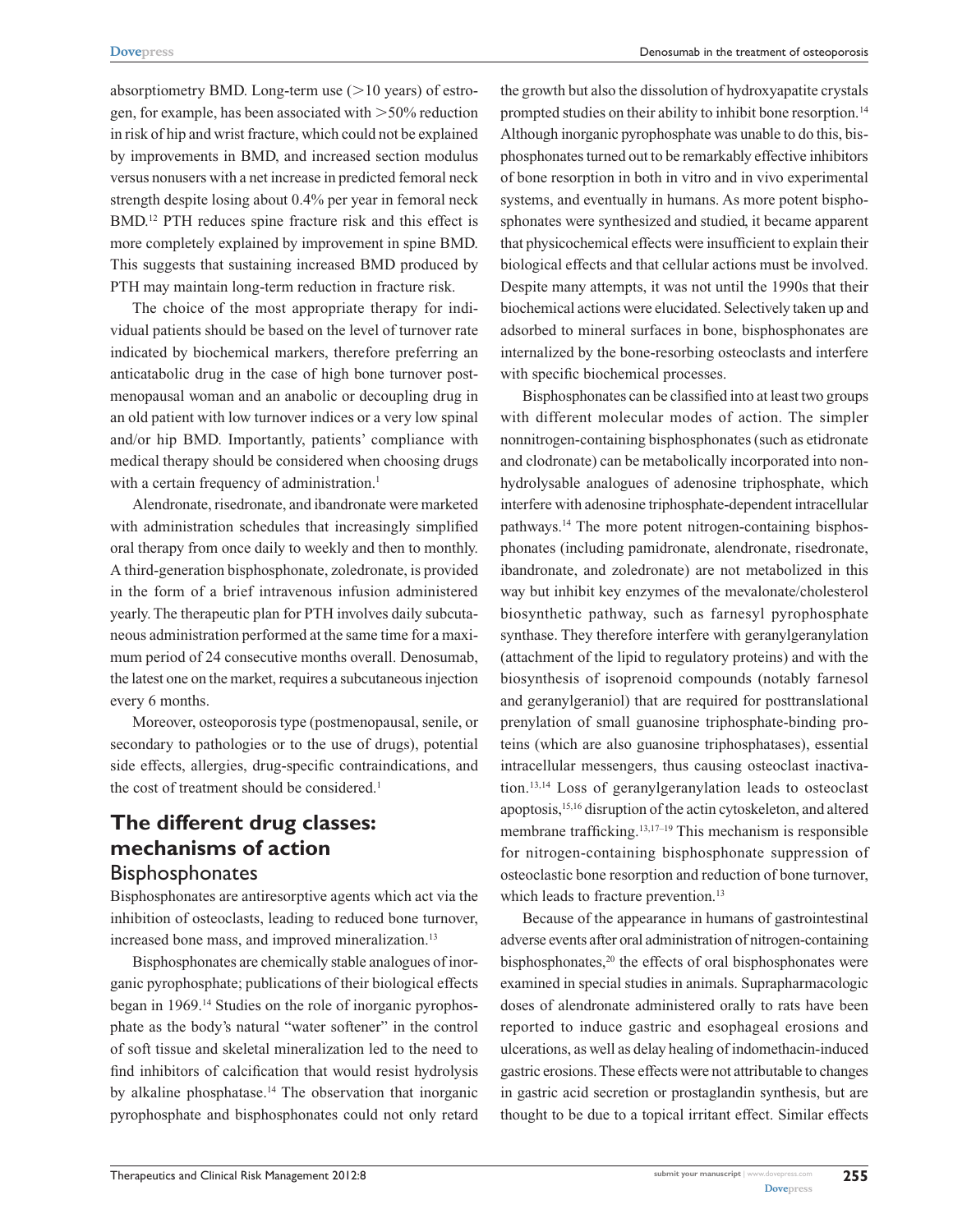**[Dovepress](www.dovepress.com)**

were reported with etidronate, risedronate, and tiludronate when given at pharmacologically equivalent doses.<sup>13,21-23</sup>

Accumulation of the upstream metabolite, isopentenyl pyrophosphate, as a result of inhibition of farnesyl pyrophosphate synthase may be responsible for immunomodulatory effects on gamma delta T cells, and can also lead to production of another adenosine triphosphate metabolite called ApppI, which has intracellular actions.<sup>14</sup>

Bisphosphonates are established as the treatments of choice for various diseases of excessive bone resorption, including Paget's disease of bone, skeletal complications of malignancy, and primarily osteoporosis.

Recently, it has been suggested that in addition to inhibiting osteoclasts, bisphosphonates (specifically alendronate) may also promote osteoblast proliferation and maturation.<sup>4,24</sup> The evidence base for bisphosphonates in the prevention of fracture in postmenopausal women is well established.4 Treatment with alendronate 10 mg/day resulted in statistically significant reductions in vertebral, nonvertebral, hip, and wrist fractures in patients with prior osteoporotic fracture or low BMD. For those patients without osteoporotic fracture or low BMD, treatment with alendronate resulted in a significant reduction in vertebral, but not other sites, fracture.<sup>4,25</sup> Similar is the antifracture efficacy of risedronate 5 mg/day, although the reduction in wrist fractures in patients with prior fracture or low BMD was not statistically significant and there was no significant benefit in patients with normal BMD.4,26 Treatment with a once-yearly infusion of zoledronate (5mg) significantly reduces the risk of vertebral, nonvertebral, hip, and wrist fracture in postmenopausal women with osteoporosis.4,27 In contrast, ibandronate in women with postmenopausal osteoporosis has shown a significant reduction in vertebral fracture only.<sup>4,28</sup>

Bisphosphonates improve trabecular microarchitecture; however, they have a relatively small effect on cortical bone. Trabecular microarchitecture is improved (greater bone volume, greater trabecular thickness, decreased trabecular spacing) after 2–3 years of alendronate treatment compared with placebo,<sup>29</sup> or after 1 year of treatment with risedronate.<sup>30</sup>

In regards to the optimal treatment period, it should be considered that both alendronate and zoledronate bind strongly to the bone matrix and become internalized within bone; therefore, suppression of bone resorption continues even after treatment ends. There have been recent concerns that long-term suppression of bone remodeling and increased mineralization may result in detrimental changes to bone quality and accumulation of damage.4,31

Postmenopausal osteoporosis is a chronic disease requiring long-term management. While most antiosteoporotic

treatments have been tested in 3–5-year studies, it should be crucial to assess the long-term safety and efficacy of these agents.32

# Strontium ranelate

Strontium ranelate is a divalent strontium salt comprised of two molecules of stable strontium and one molecule of ranelic acid (Figure 1).<sup>33,34</sup> It is a bone-seeking agent capable of increasing bone formation and reducing bone resorption, thereby uncoupling and rebalancing bone turnover in favor of bone formation.33–35

Strontium ranelate has been shown to increase bone formation in vitro, enhancing preosteoblastic cell replication and osteoblastic differentiation and decreasing abilities of osteoblasts to induce osteoclastogenesis via the calcium-sensing receptor and an increase in the osteoprotegerin (OPG)/ receptor activator of nuclear factor kappa-B (RANK) ligand (RANKL) ratio.36 In human primary osteoblasts, strontium ranelate downregulated the expression of RANKL (which induces the differentiation of mature osteoclasts and increases osteoclast survival) and enhanced OPG expression (which inhibits RANKL-induced osteoclastogenesis), thus reducing osteoclastogenesis.34

Strontium, like calcium, acts as an agonist at the calciumsensing receptor, promoting replication,<sup>36</sup> differentiation,<sup>36,37</sup> and survival $36$  of rodent $37,38$  or human $36$  primary osteoblasts. The drug triggers mitogenic signals, such as the activation of protein kinase C and p38 mitogen-activated protein kinase,<sup>39</sup> and enhances the expression of c-Fos and EGR-1 genes, involved in osteoblast replication.<sup>37</sup> The drug may act independently of the calcium-sensing receptor by protecting primary osteoblasts against apoptosis, thereby promoting osteoblastogenesis – partly via extracellular signal-related kinases 1/2 and Akt signaling – and prostaglandin E2 production.34,40



**Figure 1** Strontium ranelate structure.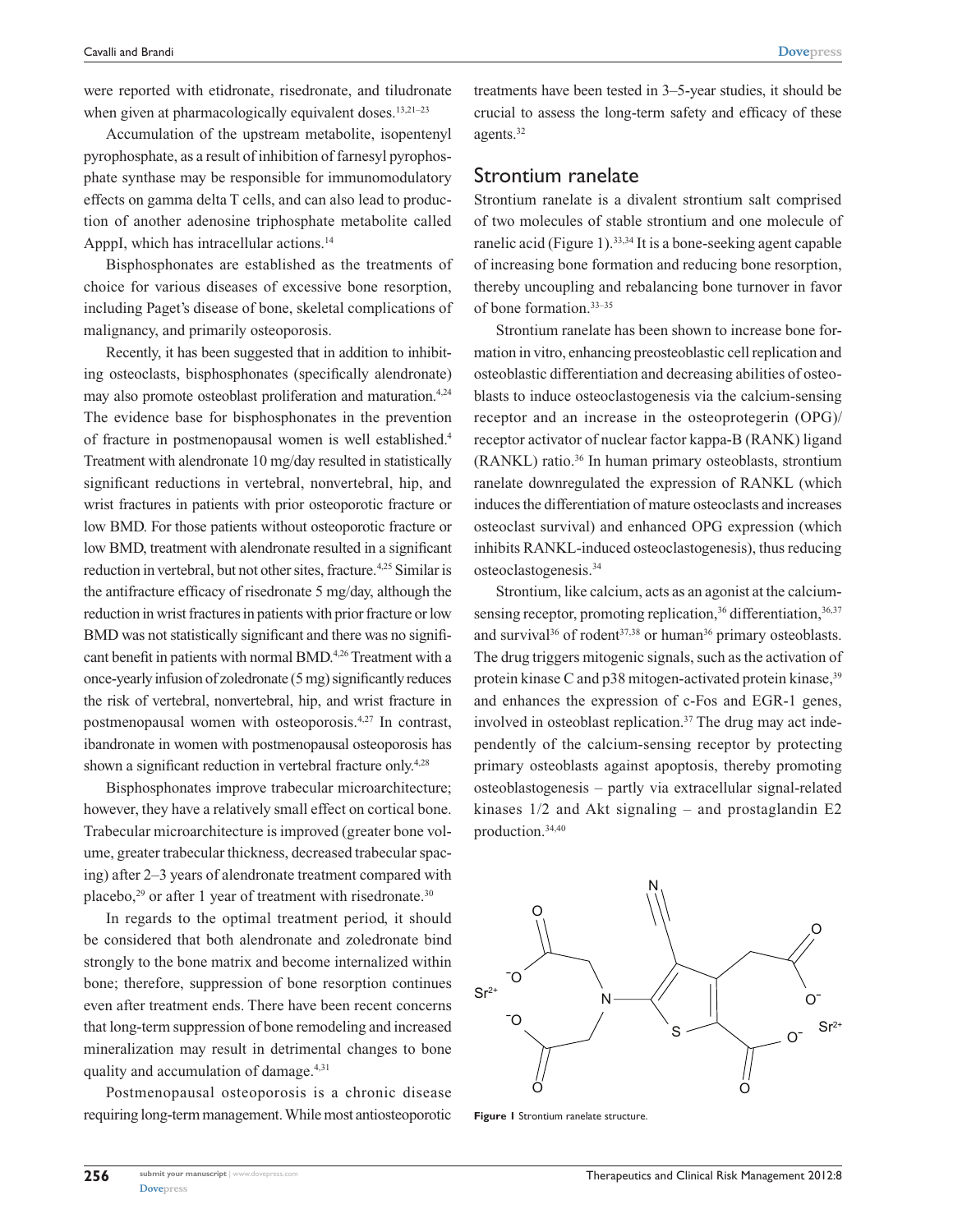In rats, $8$  2 years' treatment with strontium ranelate increased bone resistance (assessed by a compression test) and trabecular and cortical bone mass (as shown by ash weight and areal BMD in the vertebra and femur), with an improvement in bone microarchitecure.<sup>8,34</sup> Similar effects were observed in women with postmenopausal osteoporosis in whom oral administration of strontium ranelate 2 g/day led to continued increases in BMD at all sites, proving efficacy against vertebral and nonvertebral fracture over 5 years, as demonstrated in the SOTI (Spinal Osteoporosis Therapeutic Intervention) trial<sup>41</sup> and in the TROPOS (Treatment of Peripheral Osteoporosis) trial,<sup>42,43</sup> though many women required longer-term treatment.<sup>32</sup> No studies have been performed on strontium ranelate efficacy on men.

# PTH

Until the advent of teriparatide (human recombinant PTH 1-34), the only available therapies for the treatment of osteoporosis worked by primarily inhibiting bone resorption (bisphosphonates, raloxifene, and estrogen), which decrease the rate of bone turnover by reducing the level of bone resorption with a subsequent reduction of bone formation activity.<sup>44,45</sup>

There is evidence from randomized controlled trials on the efficacy of antiresorptives in reducing the risk of fracture, but none of these agents completely abolish fracture risk. Although they reduce fracture risk, particularly in the spine, there is no increase in bone formation or restoration of architectural bone tissue damage after treatment.<sup>46</sup> Enhancement of bone formation may be provided by anabolic therapies.

PTH, the major hormonal regulator of calcium homeostasis, is a potent stimulator of bone formation and can restore bone to an osteopenic skeleton when administered intermittently.<sup>1</sup> Osteoblasts are the primary target cells for the anabolic effects of PTH in bone tissue. Anabolic effects of PTH on bone have been demonstrated in animals and humans by numerous measurement techniques including BMD and bone histomorphometry. Recently, two-dimensional and three-dimensional assessments of cancellous bone structure have shown that PTH can reestablish lost trabecular connectivity in animals and humans by a novel mechanism in which trabeculae are first thickened and then split by longitudinal tunneling.<sup>47</sup>

These results provide new insight into the positive clinical effects of PTH in osteoporosis. In recent randomized controlled clinical trials of intermittent PTH treatment, PTH decreased incidence of vertebral and nonvertebral fractures in postmenopausal women. Thus, PTH shows strong potential as therapy for osteoporosis. However, two-dimensional and three-dimensional structural analysis of advanced osteopenia in animals has shown that there is a critical limit of trabecular connectivity and bone strength below which PTH cannot completely reverse the condition. Given that PTH treatment fails to completely restore trabecular connectivity and bone strength in animals with advanced osteopenia, early treatment of osteoporosis appears important and efficacious for preventing fractures caused by decreased trabecular connectivity.48

The beneficial effect of introducing a treatment with antiresorptives after a treatment course with teriparatide or PTH has been demonstrated and is supported by a good rationale. Teriparatide increases bone mass but, at the same time, the new bone is less mineralized. Treatment with antiresorptives after teriparatide prevents accelerated osteoclastic resorption of the new bone tissue built during teriparatide therapy, increases mineralization, and rapidly lowers cortical porosity; this leads to further increases in BMD. The cost of teriparatide treatment is considerably higher than that of antiresorptives. For this reason, its use is indicated for patients with severe osteoporosis; in Italy, for example, teriparatide is fully reimbursed in patients with a new vertebral or hip fracture while on chronic treatment with antiresorptives or in patients never treated with antiresorptives with three or more vertebral or hip fractures.1,49 Contrary to bisphosphonates, the effect of which persists for many months after drug withdrawal,<sup>50</sup> the protective action of teriparatide on BMD vanishes with time in both genders but not up to the baseline values. $51,52$ 

# **Bazedoxifene**

Bazedoxifene is a novel third-generation selective estrogen receptor modulator, a molecule developed to act as estrogen receptor agonists in some tissues (eg, bone) and as estrogen receptor antagonists in others, such as breast and endometrium, in order to reduce the risk of breast and endometrial cancers that would be induced by hormone replacement therapy.53,54

Two large Phase III clinical trials<sup>54,55</sup> showed that bazedoxifene, as well as raloxifene, increased BMD, decreased levels of bone turnover markers, and significantly reduced the risk of new vertebral fractures in postmenopausal women compared with placebo. Although the incidence of nonvertebral fractures with bazedoxifene or raloxifene did not differ significantly from that with placebo, a post hoc analysis of a subgroup of women at higher fracture risk revealed that bazedoxifene significantly reduced the nonvertebral fracture risk relative to placebo and raloxifene. Bazedoxifene also improved the lipid profile by reducing the serum concentrations of total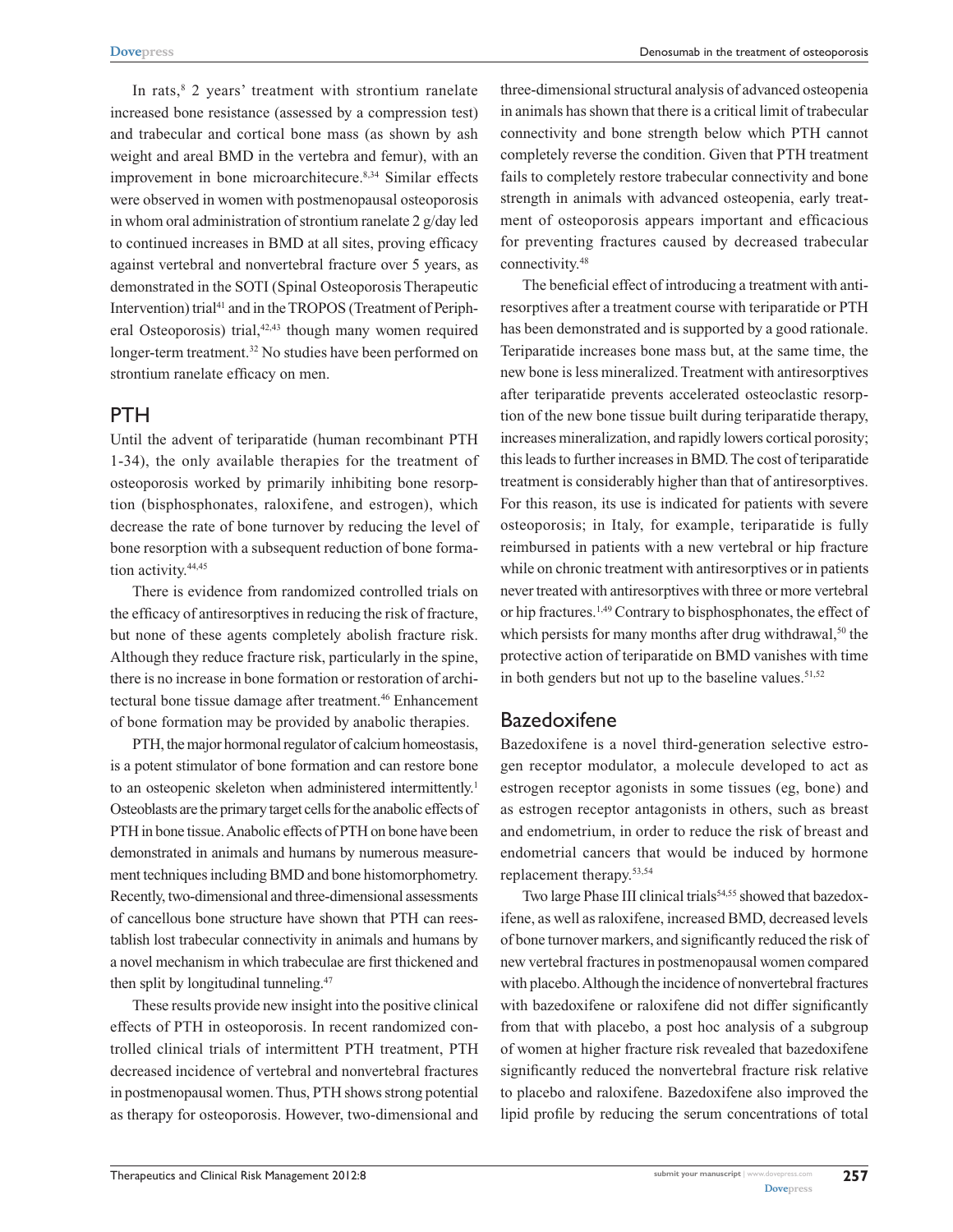cholesterol and low-density lipoprotein cholesterol, with an increase in the serum level of high-density lipoprotein cholesterol. The incidences of vasodilatation (hot flushes), leg cramps, and venous thromboembolic events were significantly higher with bazedoxifene and raloxifene compared with placebo. There was no evidence of endometrial and breast stimulation with bazedoxifene. Taking advantage of the favorable effects of bazedoxifene on the breast and endometrium, the pairing of bazedoxifene with conjugated estrogens is under investigation for the treatment of menopausal symptoms and prevention of postmenopausal osteoporosis. A Phase III trial showed that combination therapy of bazedoxifene and conjugated estrogens significantly increased BMD and decreased bone turnover markers, with relief of hot flushes and improvement of vaginal atrophy.54

Although bazedoxifene is a promising new therapy for patients with osteoporosis, further clinical investigations of long-term treatment with this selective estrogen receptor modulator are needed to evaluate the prevention of osteoporotic fractures, breast cancers, endometrial cancers, and cardiovascular events. When treating patients with osteoporosis, estrogens and selective estrogen receptor modulators have effects not only on bone metabolism, but also on the breast, endometrium, and lipid metabolism. Before starting treatment, a risk–benefit assessment should be performed for each patient with osteoporosis.54

## Denosumab

## **Background**

The principal regulator of bone resorption is the RANKL/ RANK/OPG pathway. RANKL is a transmembrane and soluble protein that is highly expressed by osteoblasts;<sup>56,57</sup> its receptor, RANK, is located on the cell membrane of osteoclasts and preosteoclasts.57,58 RANKL–RANK binding stimulates the formation, activity, and survival of osteoclasts, resulting in increased bone resorption.<sup>59</sup>

OPG is a naturally occurring, soluble, nonsignaling "decoy receptor" for RANKL. By binding to RANKL and preventing its interaction with RANK, OPG inhibits osteoclast formation,<sup>59,60</sup> activity, $61,62$  and survival, $63$  thereby reducing bone resorption.<sup>57,60</sup>

An increase of RANKL in proportion to OPG is associated with the development of postmenopausal osteoporosis and other skeletal disorders that include multiple myeloma, metastatic bone disease, treatment-related bone loss, rheumatoid arthritis, and Paget's disease of bone.57,59,64,65

#### Development of RANKL inhibitors

The understanding of this pathway dates back to the end of the 1990s, Amgen (Amgen Inc, Thousand Oaks, CA) researchers identified in rats a gene sequence able to influence bone metabolism.60,66 Transgenic mice in which they induced the hepatic expression of the protein derived from that sequence resulted in a profound yet nonlethal osteopetrosis, coincident with a decrease in later stages of osteoclast differentiation.<sup>60</sup> These same effects were observed upon administration of recombinant OPG into normal mice. Recombinant OPG was shown to block osteoclast differentiation from precursor cells in vitro.60 In vivo, it stopped ovariectomy-associated bone loss in rats. In vivo and in vitro data showed that OPG could act as a soluble factor in the regulation of bone mass and be of use in the treatment of osteoporosis associated with increased osteoclast activity.60

The Amgen research group identified a protein, which they called "OPG ligand."67 The Snow Brand (Snow Brand Milk Products Co, Ltd, Tokyo, Japan) researchers isolated the same OPG-binding protein, and by comparing gene sequences discovered that it was identical to a previously described protein named RANKL or tumor necrosis factorrelated activation-induced cytokine.68 Subsequently the laboratories of Amgen analyzed osteoclast precursor cells and isolated RANK protein, which was discovered to be RANKL receptor.<sup>69</sup>

While transgenic mice knockout for RANK or RANKL developed severe osteopetrosis, the overexpression of RANKL caused an increase in osteoclasts and a reduction in bone strength, and thus caused osteoporosis.<sup>70</sup>

Several studies showed that pathological loss of bone mass, a typical example of postmenopausal osteoporosis, is associated with increased RANKL levels and the consequent hyperactivation of osteoclasts.<sup>63</sup> Moreover, RANKL levels in postmenopausal women are directly proportional to bone turnover markers, such as serum C-telopeptide of collagen type 1 and urinary N-telopeptide of collagen type 1 (NTX) – degradation products of collagen type 1 released into circulation during resorption of bone matrix.71 Estrogen deficiency is also associated with an increment of osteoclasts and RANKL levels.71 This evidence led to the development of targeted molecules specifically interacting with RANK/RANKL/ OPG pathway.

### The entry of denosumab

Denosumab is a fully human monoclonal antibody of the immunoglobulin G2 isotype with a high affinity and specificity for RANKL. By binding RANKL, denosumab prevents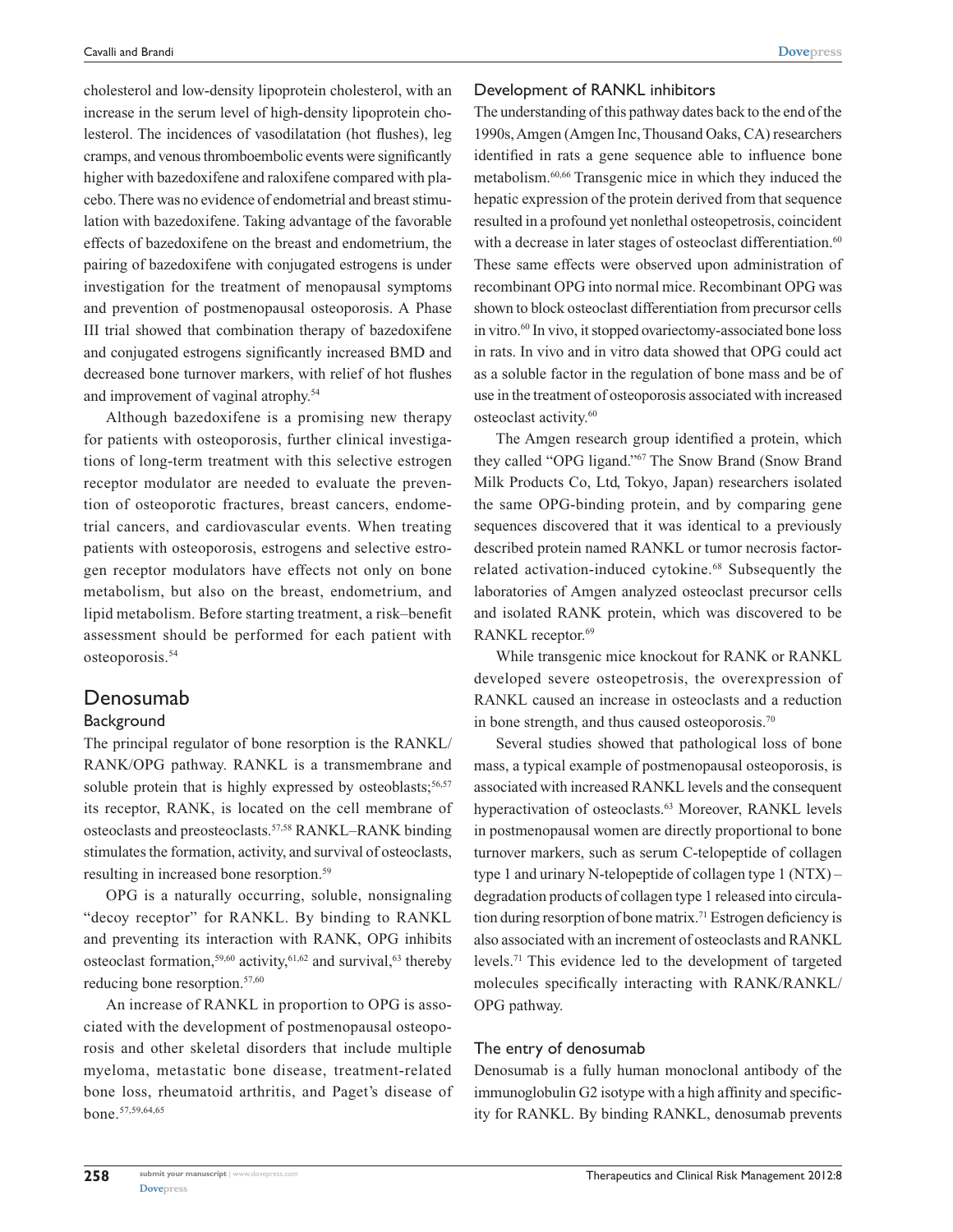its interaction with RANK, in much the same way as OPG, resulting in a decrease in bone resorption.

## Pharmacokinetics of denosumab

The pharmacokinetics of denosumab are nonlinear with dose, similar to other fully human monoclonal antibodies. In healthy postmenopausal women given subcutaneous denosumab in varying doses, three phases were identified: (1) a prolonged absorption phase with maximum serum concentration observed at 5–21 days postdose, increasing as dose increased; (2) a prolonged phase, with serum halflife as long as 32 days with maximum dose; and (3) a rapid terminal phase when serum concentration dropped below 1000 ng/mL.72

## Efficacy and safety studies

The effect on bone remodeling of denosumab was assessed in a Phase I study<sup>72</sup> by measurement of bone turnover markers, such as NTX, marker of bone resorption, and bone-specific alkaline phosphatase, a marker of bone formation. Forty-nine healthy postmenopausal women were treated with a single dose of subcutaneous denosumab 0.01, 0.03, 0.1, 0.3, 1.0, or 3.0 mg/kg or placebo, and followed for up to 6 months in all cohorts and as long as 9 months in the cohorts receiving the three highest doses. $57,72$  A reduction in NTX levels was observed that was dosedependent, rapid (within 12 hours), profound (up to 84% decrease), sustained (for up to 6 months), and reversible with discontinuation. Reduction of bone-specific alkaline phosphatase was observed later than with NTX and was less pronounced.

The efficacy and safety of denosumab were evaluated in a Phase II randomized placebo-controlled study in postmenopausal women with low BMD, defined as lumbar spine T-score of −1.8 to −4.0 or total hip or femoral neck T-score of −1.8 to −3.5.57,73–74 A total of 412 women were randomized to receive subcutaneous denosumab 6, 14, or 30 mg every 3 months or 14, 60, 100, or 210 mg every 6 months, openlabel oral alendronate 70 mg once a week, or placebo. The primary endpoint was the percentage change in lumbar spine BMD at 12 months compared to baseline. Other endpoints included the percentage change from baseline in BMD at the total hip, femoral neck, distal one-third radius, and assessment of bone turnover with serum C-telopeptide of collagen type 1, urinary NTX, and bone-specific alkaline phosphatase. At 12 months, denosumab treatment was associated with a significant lumbar spine BMD increase of 3.0%–6.7%, depending on the dose and dosing interval, with smaller

significant BMD increases observed at other skeletal sites.<sup>73</sup> BMD increases at the total hip and distal one-third radius with subcutaneous denosumab 30 mg every 3 months and 60 mg every 6 months were greater than with open-label alendronate.

Treatment with denosumab resulted in a dose-dependent, rapid, sustained, and reversible suppression of bone turnover markers.57 The data at 24 months supported and extended the findings at 12 months, with continuing increases in BMD and suppression of bone turnover markers.<sup>74</sup>

The study was extended for 24 months beyond the initial 24 months.75 Patients originally randomized to denosumab were treated with subcutaneous denosumab 60 mg every 6 months, placebo, or placebo for 12 months followed by retreatment with subcutaneous denosumab 60 mg every 6 months for 12 months. Open-label alendronate patients discontinued alendronate therapy after 24 months and received no additional drug therapy. The original placebo group was maintained for the entire 48 months. Continuous denosumab treatment for 48 months increased BMD at the lumbar spine (9.4%–11.8% compared with baseline) and total hip (4.0%–6.1% compared with baseline), with consistent suppression of bone turnover markers for the duration of the study. Discontinuation of denosumab after 24 months of treatment was associated with a BMD decrease of 6.6% at lumbar spine and 5.3% at total hip within 12 months of discontinuation.<sup>57</sup>

Retreatment with denosumab 12 months after discontinuation increased BMD to an extent similar to what was observed with initial treatment (BMD at lumbar spine increased 9.0% and at total hip increased by 3.9% compared with original baseline values).

Bone turnover marker levels increased with discontinuation of denosumab and decreased with retreatment. Discontinuation of alendronate at 24 months resulted in a modest decrease in BMD at lumbar spine by 48 months, with a greater decrease in BMD at total hip and distal one-third radius; bone turnover marker levels increased, but remained below baseline at 48 months. The initial 4-year study was extended an additional 4 years to evaluate the efficacy and safety of denosumab with up to 8 years of continuous exposure. A preliminary interim analysis after 2 years of the extension study (total of 6 years of denosumab therapy), with all patients switched to openlabel denosumab at a dose of 60 mg subcutaneously every 6 months, showed that BMD at lumbar spine increased 13.3% compared with baseline, with sustained reductions in serum C-telopeptide of collagen type 1 and bone-specific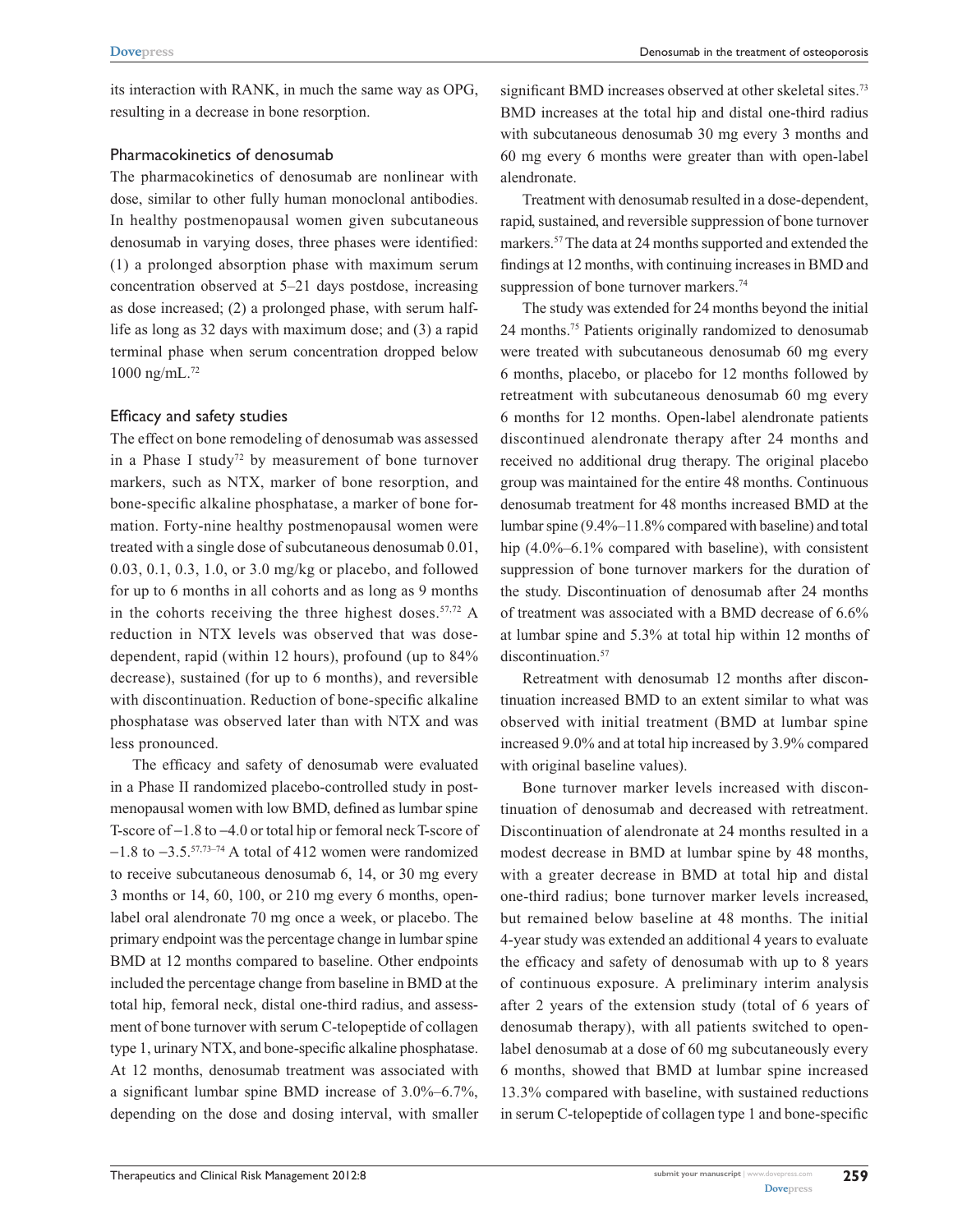alkaline phosphatase.75 No patient developed neutralizing antibodies to denosumab.<sup>57</sup>

FREEDOM (Fracture Reduction Evaluation of Denosumab in Osteoporosis every 6 Months) was a large 3-year Phase III clinical trial in 7868 postmenopausal women with osteoporosis who were randomized to receive either subcutaneous denosumab 60 mg ( $n = 3902$ ) or placebo  $(n = 3906)$  every 6 months.<sup>76</sup> The primary efficacy endpoint was new vertebral fractures at 36 months, with secondary endpoints that included time to first hip and nonvertebral fractures. Study subjects, between the ages of 60 and 90 years, had a baseline T-score at lumbar spine or total hip between −2.5 and −4.0, with approximately 23% having at least one prevalent vertebral fracture at time of entry into the study. Treatment with denosumab was associated with a statistically significant 68% reduction in the risk of new vertebral fractures compared with placebo (2.3% denosumab versus 7.2% placebo,  $P < 0.0001$ ), 40% reduction in the risk of hip fractures (0.7% denosumab versus 1.2% placebo,  $P = 0.036$ ), and 20% reduction in the risk of nonvertebral fractures (6.5% denosumab versus 8.0% placebo,  $P = 0.011$ ).<sup>57,76</sup> There was no increase in the risk of cancer, infection, cardiovascular disease, delayed fracture healing, or hypocalcemia, and there were no cases of osteonecrosis of the jaw and no adverse reactions to the injection of denosumab.

DEFEND (Denosumab Fortifies Bone Density) was a Phase III trial evaluating the efficacy and safety of denosumab in 332 postmenopausal women with low bone mass (osteopenia). Postmenopausal women with lumbar spine T-scores between −1.0 and −2.5 were randomized to receive subcutaneous denosumab 60 mg every 6 months or placebo.77 The primary efficacy endpoint was percentage change from baseline in lumbar spine BMD measured by dual X-ray absorptiometry at 24 months compared to placebo. Denosumab significantly increased BMD at lumbar spine compared with placebo at 24 months (denosumab 6.5% versus placebo −0.6%, *P* < 0.0001), as well as at total hip, distal one-third radius, and total body ( $P < 0.0001$  for each compared with placebo), with a significant decrease in bone turnover markers compared with placebo. The safety profile was similar to placebo, except for a slightly higher incidence of cellulitis and exanthema. Eczema was reported in 3.0% of denosumab-treated patients compared with 1.7% in the placebo group ( $P < 0.001$ ); cellulitis as a serious adverse event was more common with denosumab (0.3%) than placebo  $( $0.1\%$ ).$ 

DECIDE (Determining Efficacy: Comparison of Initiating Denosumab Versus Alendronate) was a 1-year Phase III double-blind, double-dummy noninferiority trial in 1189 postmenopausal women with lumbar spine or total hip T-score of −2.0 or less who were randomized to receive subcutaneous denosumab 60 mg every 6 months plus weekly oral placebo or oral alendronate 70 mg weekly plus placebo subcutaneous injections every 6 months.78 The primary endpoint was percentage change from baseline of total hip BMD at 12 months in subjects treated with denosumab compared with alendronate. At 12 months, there was a significantly greater BMD increase with denosumab compared with alendronate at total hip (denosumab 3.5% versus alendronate 2.6%,  $P < 0.0001$ ) and all other measured skeletal sites, with treatment difference 0.6% at femoral neck, 1.0% at trochanter, 1.1% at lumbar spine, and 0.6% at distal one-third radius  $(P < 0.0002$  for all sites). There was a statistically significant greater reduction in bone turnover markers with denosumab compared with alendronate.

STAND (Study of Transitioning from Alendronate to Denosumab) was a 1-year Phase III double-blind, activecontrolled, double-dummy study in 504 postmenopausal women being treated with alendronate, with lumbar spine or total hip T-score between −2.0 and −4.0.79 Subjects were randomized to receive subcutaneous denosumab 60 mg every 6 months or continuing oral alendronate 70 mg weekly. The primary endpoint was percentage change in BMD at total hip at 12 months for denosumab compared to alendronate. At 12 months, there was a statistically significant greater increase in BMD with denosumab compared with continuing alendronate at total hip (denosumab 1.90%, alendronate 1.05%,  $P < 0.0001$ ), lumbar spine, and distal one-third radius. Discontinuing denosumab (at a dose of 210 mg) after 24 months resulted in a decrease in BMD in the following year comparable to the gains in BMD with 24 months of therapy.75 Denosumab has a declining residual effect over 1 year, a period called offset time.80

Table 2 provides a summary of the principal randomized controlled trials conducted with denosumab.

#### Clinical applications of denosumab

Denosumab has been approved for treatment of postmenopausal osteoporosis, as the data of clinical trials showed antifracture efficacy of denosumab to be at least as good as current therapeutic agents in the treatment of postmenopausal osteoporosis and is associated with excellent tolerability. It may be particularly important for patients with gastrointestinal contraindications or side effects with oral bis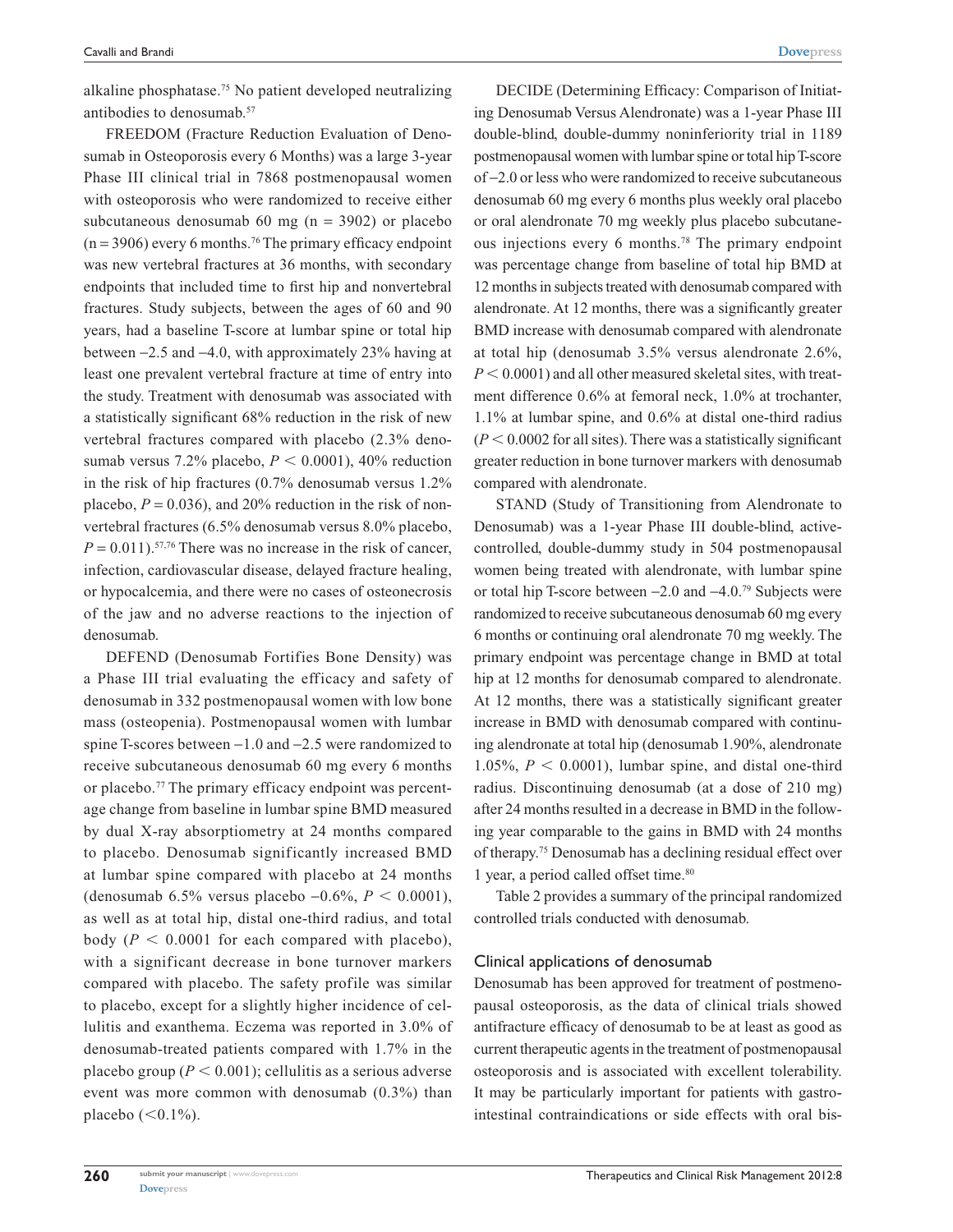phosphonates and for patients with malabsorption.57 The long dosing interval of 6 months is likely to be attractive to patients who have difficulty with the more frequent and sometimes bothersome requirements for oral bisphosphonate therapy. The subcutaneous route of administration expands the potential locations for drug administration to any physician's office, as compared with intravenous bisphosphonates, which are typically given at an infusion center or office with staff trained in infusion therapy.<sup>57</sup>

The clinical significance of the observation of statistically significant differences in some individual adverse events (eg, sore throat, rash) and serious adverse events (eg, cellulitis, infections requiring hospitalization) is unclear, but has raised concern regarding possible adverse effects on the immune system. RANKL inhibition might increase the risk of infection or malignancy, since RANKL, RANK, and/or OPG are expressed in activated T and B lymphocytes, dendritic cells, and CD4/CD8 thymocytes, 81,82 and RANKL and RANK knockout mice have a deficiency of splenic B cells and fail to develop lymph nodes.<sup>83,84</sup> However, inhibition of RANKL in adult humans has not been shown to adversely affect measured parameters of immune function.<sup>57</sup>

No evidence of adverse clinical consequences due to bone turnover suppression, eg, increased fracture risk or impaired fracture healing, were observed with denosumab.<sup>57</sup> Iliac crest bone biopsy data has shown normal bone quality with significant decreases in bone turnover parameters in denosumab-treated patients,<sup>85,86</sup> consistent with the observed effects on bone turnover markers. All placebo-treated patients were found to have double label, while 36% of patients treated with denosumab had no detectable tetracycline label and 25% had only a single label.

The clinical significance of the absence of tetracycline label in denosumab-treated patients is uncertain. While denosumab appears to be an excellent option as the primary treatment of postmenopausal osteoporosis, it is most likely to be used in patients with a contraindication to oral bisphosphonates, gastrointestinal intolerance, malabsorption, or poor response to therapy.57

A validated Markov microsimulation model was used to estimate the cost ( $E2009$ ) per quality-adjusted life year gained of a 3-year denosumab treatment compared with no treatment.<sup>80</sup> The model was populated with cost and epidemiological data for Belgium from a health-care perspective and the base–case population was defined from the FREE-DOM trial.<sup>80</sup> This study suggests, on the basis of currently available data, that denosumab is cost-effective compared with no treatment for postmenopausal Belgian women with low bone mass and who are similar to patients included in the FREEDOM trial. In addition, denosumab was found to be cost-effective at the commonly accepted threshold of  $E$ 30,000 per quality-adjusted life year gained in a population currently reimbursed in Europe with T-score −2.5 or less or prevalent vertebral fracture, aged 60 years and above.<sup>80</sup>

As well as in postmenopausal osteoporosis, denosumab has been examined in rheumatoid arthritis, multiple myeloma, breast cancer, prostate cancer, and other solid tumors.<sup>87</sup>

Androgen deprivation therapy is the cornerstone treatment for metastatic prostate cancer. The profound hypogonadal state is associated with metabolic changes including decreased BMD and an increased risk of fracture.<sup>87</sup>

In postmenopausal women, a single administration of denosumab resulted in rapid (within 12 hours), marked (80%), and sustained (6 months) suppression of osteoclast activity.71 In patients with multiple myeloma or bone metastasis from breast or prostate cancer, denosumab was well tolerated and achieved rapid and sustained suppression of osteoclast activity,88,89 and has proven efficacy in fracture prevention in men on initial androgen deprivation therapy.

Denosumab was superior to zoledronate in treatment of bone metastatic disease in castration resistant prostate cancer, the one setting in which a bisphosphonate is approved for prostate cancer.<sup>87</sup> Ongoing Phase III studies will address other important unmet medical needs including metastasis prevention.<sup>87</sup>

In patients receiving methotrexate for erosive rheumatoid arthritis, denosumab provided protection against erosion, not only preventing bone loss but increasing hand BMD as measured by dual X-ray absorptiometry.<sup>90</sup>

#### Safety information on denosumab

Data is summarized in Table 3 and available in the leaflet information of denosumab.

### Denosumab and osteonecrosis of the jaw (ONJ)

The FREEDOM trial reported no cases of ONJ in either denosumab or placebo group.76 As ONJ and atypical femoral subtrochanteric fracture associated with long-term bisphosphonate use are rare, there might be an advantage (albeit small, given the rarity of these events) to the use of denosumab. Moreover, since bisphosphonates are cleared by the kidney and contraindicated in patients with renal insufficiency, denosumab (which is cleared by nonrenal metabolism) may prove to be a safe drug in these patients, although studies that directly address this issue need to be done.<sup>91</sup>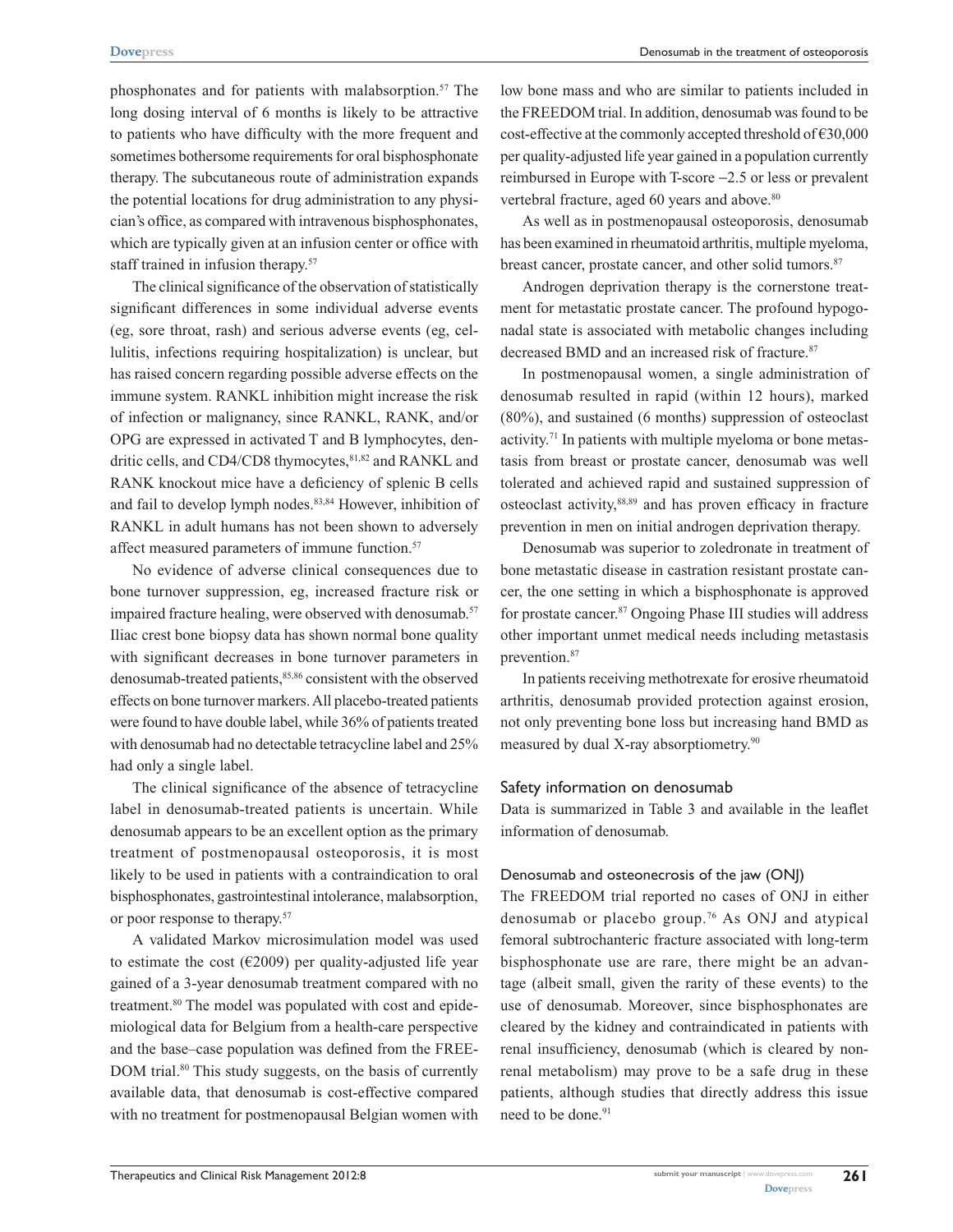All denosumab randomized controlled trials published to date include a dosing interval longer than 3 months and a cumulative dose of not more than 210 mg per 6 months.<sup>92,93</sup> None of these studies report any cases of ONJ. On the contrary, preliminary results of two randomized controlled trials studying denosumab for the treatment of bone metastases in cancer patients include a monthly dosing interval and a dose of 120 mg per month.94,95 Denosumab-related ONJ could be a dose-related adverse effect.<sup>93</sup>

ONJ has been reported to be a much more common event in patients receiving bisphosphonates for the treatment and prevention of cancer-related skeletal events (mainly intravenously) rather than in those patients receiving bisphosphonates (mainly orally) for nonmalignancy indications.<sup>96,97</sup>

Similar to bisphosphonate-related ONJ pharmacosurveillance and reporting history,<sup>98</sup> broad introduction of denosumab into clinical practice would allow for the recognition of denosumab-related ONJ adverse effect. Common plausible mechanisms for the etiopathogenesis of both denosumab- and bisphosphonate-related ONJ would encompass defective osteoclast differentiation, function, survival, and "fatigue."99 When compared to bisphosphonates, denosumab exhibits the advantage of short clearance time. Thus, more feasible treatment and earlier healing of denosumab-related ONJ when compared to bisphosphonate-related ONJ could be anticipated.<sup>93</sup>

## Denosumab and atypical fractures

Research from the first 3 years of an open-label extension of the pivotal Phase III FREEDOM trial, presented at the American College of Rheumatology 2011 Annual Meeting, showed that long-term use of the antiresorptive agent denosumab in postmenopausal women with osteoporosis continues to increase bone density and reduce markers of bone turnover, with no increased risk for the atypical fractures seen with long-term use of bisphosphonates.<sup>100</sup>

Further clinical investigations of long-term treatment with denosumab are needed to evaluate the possible occurrence of atypical fractures.

# **Conclusion**

Denosumab is a promising emerging drug for the prevention and treatment of postmenopausal osteoporosis. Human monoclonal antibody to RANK, denosumab 60 mg given subcutaneously every six months has shown to increase BMD and reduce bone turnover and fracture risk in all the fragile sites. It is simple to administer and well tolerated, with a safety profile generally similar to placebo, except for a slightly higher incidence of cellulitis and exanthema.

| 262 | submit your manuscript   www.dovepress.com |
|-----|--------------------------------------------|
|     | <b>Dove</b> press                          |

| Study          | Aim             | Control     | Mean age at      | Mean lumbar spine   | Primary          | Sample size    | Study period | Efficacy               | Safety: adverse events     |
|----------------|-----------------|-------------|------------------|---------------------|------------------|----------------|--------------|------------------------|----------------------------|
|                |                 | dno.18      | baseline (years) | T-score at baseline | endpoint         | (subjects)     | (years)      |                        | and serious adverse events |
| <b>FREEDOM</b> | Treatment       | Placebo     | 72.3             | $-2.8$              | New vertebral    | 7868           |              | $\downarrow$ vertebral | >cellulitis and eczema     |
|                | of PMO          |             |                  |                     | fractures at     |                |              | fracture risk          |                            |
|                |                 |             |                  |                     | 36 months        |                |              |                        |                            |
| DEFEND         | Prevention      | Placebo     | 59.4             | $\frac{6}{1}$       | Lumbar spine     | 332            |              | T BMD                  | $>$ infections             |
|                | of PMO          |             |                  |                     | BMD at 24 months |                |              |                        |                            |
| <b>DECIDE</b>  | Comparison      | Alendronate | 64.4             | $-2.6$              | Total hip BMD    | $\frac{89}{2}$ |              | $>$ 1 BMD              | I                          |
|                | of denosumab    |             |                  |                     | at 12 months     |                |              |                        |                            |
|                | and alendronate |             |                  |                     |                  |                |              |                        |                            |
| <b>STAND</b>   | Switch from     | Continuing  | 67.6             | $-2.6$              | Total hip BMD    | 504            |              | ↑ BMD with             | I                          |
|                | alendronate     | alendronate |                  |                     | at 12 months     |                |              | switch to              |                            |
|                | to denosumab    |             |                  |                     |                  |                |              | denosumab              |                            |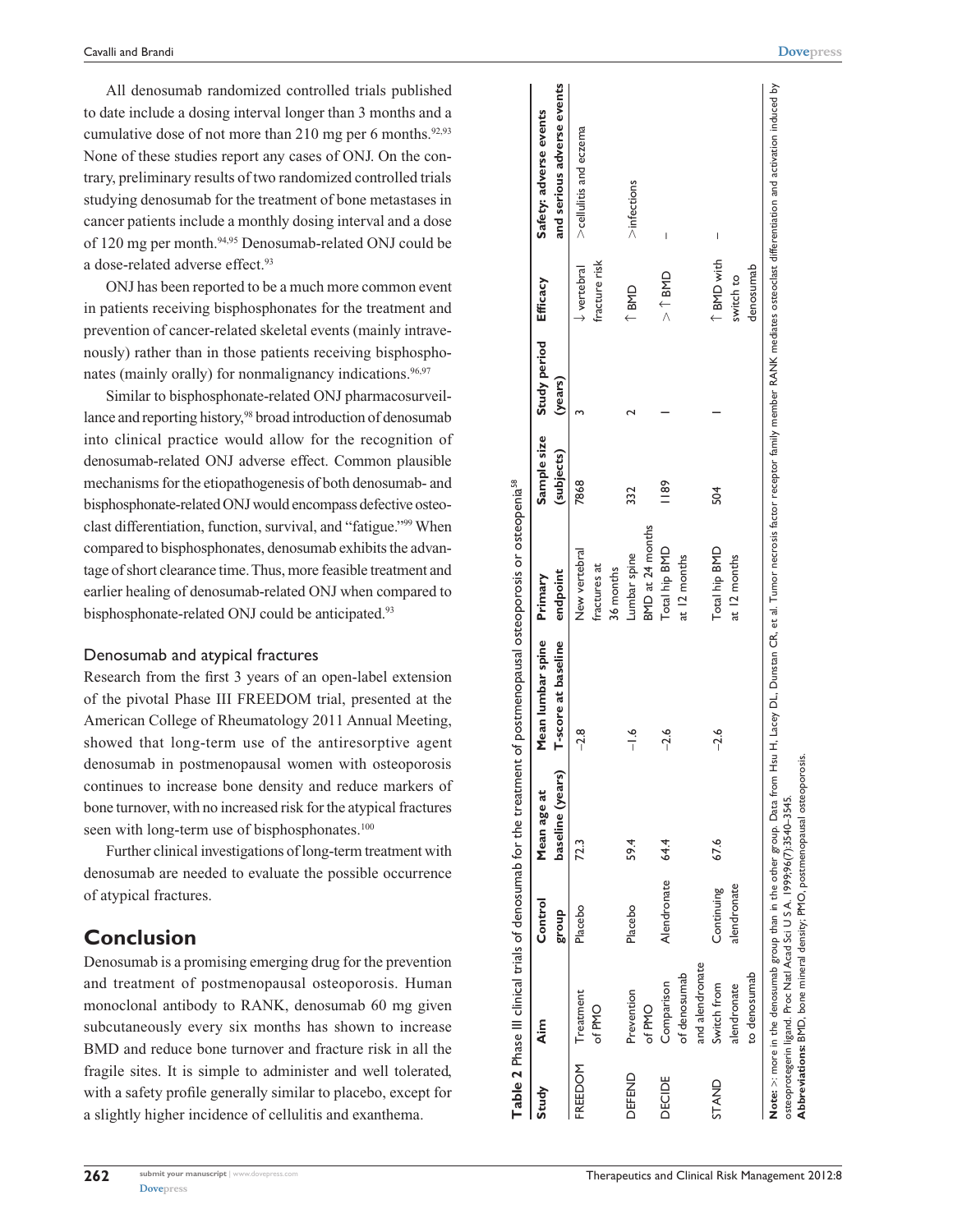#### **Table 3** Safety information on denosumab

| Hypocalcemia                   | Denosumab is contraindicated in patients with hypocalcemia, which may worsen – especially in patients<br>with severe renal impairment. In patients predisposed to hypocalcemia and disturbances of mineral<br>metabolism, clinical monitoring of calcium and mineral levels is required, and an adequate supplement of<br>calcium and vitamin D.                                                                                                                                                                                                                                                                                                                                                                                                                                                                                                                                             |
|--------------------------------|----------------------------------------------------------------------------------------------------------------------------------------------------------------------------------------------------------------------------------------------------------------------------------------------------------------------------------------------------------------------------------------------------------------------------------------------------------------------------------------------------------------------------------------------------------------------------------------------------------------------------------------------------------------------------------------------------------------------------------------------------------------------------------------------------------------------------------------------------------------------------------------------|
| Serious infections             | In a clinical trial ( $N = 7808$ ), <sup>76</sup> serious infections leading to hospitalization were reported more frequently<br>in the denosumab group than in the placebo group. Serious skin infections, as well as infections of the<br>abdomen, urinary tract, and ear, were more frequent in patients treated with denosumab.<br>Endocarditis was also reported more frequently in denosumab-treated subjects. The incidence of<br>opportunistic infections was balanced and the overall incidence of infections was similar between the<br>treatment groups. Patients should be advised to seek prompt medical attention if they develop signs or<br>symptoms of severe infection, including cellulitis. <sup>76</sup> Patients on concomitant immunosuppressant agents<br>or with impaired immune systems may be at increased risk for serious infections.                           |
| Dermatologic adverse reactions | Epidermal and dermal adverse events (eg, dermatitis, eczema, and rashes) occurred at a significantly higher<br>rate in the denosumab group compared to the placebo group. Most of these events were not specific to<br>the injection site. <sup>76</sup> Discontinuing denosumab if severe symptoms develop should be considered.                                                                                                                                                                                                                                                                                                                                                                                                                                                                                                                                                            |
| Osteonecrosis of the jaw       | Osteonecrosis of the jaw, which can occur spontaneously, is generally associated with tooth extraction<br>and/or local infection with delayed healing, and has been reported in patients receiving denosumab. An<br>oral exam should be performed by the prescriber prior to initiation of denosumab. A dental examination<br>with appropriate preventive dentistry should be considered prior to treatment in patients with risk<br>factors for osteonecrosis of the jaw. Good oral hygiene practices should be maintained during treatment<br>with denosumab.<br>For patients requiring invasive dental procedures, clinical judgment should guide the management plan<br>of each patient. Patients who are suspected of having or who develop osteonecrosis of the jaw should<br>receive care by a dentist or an oral surgeon. Extensive dental surgery to treat osteonecrosis of the jaw |
|                                | may exacerbate the condition. Discontinuation of denosumab should be considered based on individual<br>benefit-risk assessment.                                                                                                                                                                                                                                                                                                                                                                                                                                                                                                                                                                                                                                                                                                                                                              |
| Suppression of bone turnover   | Denosumab resulted in significant suppression of bone remodeling as evidenced by markers of bone<br>turnover and bone histomorphometry. The significance of these findings and the effect of long-term<br>treatment are unknown. Monitor patients for consequences, including osteonecrosis of the jaw, atypical<br>fractures, and delayed fracture healing.                                                                                                                                                                                                                                                                                                                                                                                                                                                                                                                                 |

Approved by the Food and Drug Administration and European Medicines Agency for the treatment of postmenopausal osteoporosis in women at high risk of fracture and for the bone loss associated with androgen deprivation therapy in men with prostate cancer, denosumab may be particularly useful in clinical practice for the treatment of patients who have failed or are intolerant to other available osteoporosis therapy, eg, patients with gastrointestinal contraindications, side effects with oral bisphosphonates, or malabsorption.

Denosumab has also shown promising skeletal effects in the treatment of cancer and rheumatoid arthritis.

# **Disclosure**

The authors have no relevant affiliations or financial involvement with any organization or entity with a financial interest in or financial conflict with the subject matter or materials discussed in the manuscript. This includes employment, consultancies, honoraria, stock ownership or options, expert testimony, grants or patents received or pending, or royalties. No writing assistance was utilized in the production of this manuscript.

## **References**

- 1. Cavalli L, Brandi ML. Age- and gender-related macro and microarchitecture changes in bone structure and implications for treatment. *Int J Clin Rheumatol*. 2011;6(3):359–369.
- 2. Bouxsein ML. Determinant of skeletal fragility. *Best Pract Res Clin Rheumatol*. 2005;19(6):897–911.
- 3. Siris ES, Chen YT, Abbott TA, et al. Bone mineral density thresholds for pharmacological intervention to prevent fractures. *Arch Intern Med*. 2004;164(10):1108–1112.
- 4. Gallacher SJ, Dixon T. Impact of treatments for postmenopausal osteoporosis (bisphosphonates, parathyroid hormone, strontium ranelate, and denosumab) on bone quality: a systematic review. *Calcif Tissue Int*. 2010;87(6):469–484.
- 5. Chen P, Miller PD, Recker R, et al. Increases in BMD correlate with improvements in bone microarchitecture with teriparatide treatment in postmenopausal women with osteoporosis. *J Bone Miner Res*. 2007; 22(8):1173–1180.
- 6. Brandi ML. Microarchitecture, the key to bone quality. *Rheumatology (Oxford)*. 2009;48 Suppl 4:iv3–iv8.
- 7. Riggs BL, Parfitt AM. Drugs used to treat osteoporosis: the critical need for a uniform nomenclature based on their action on bone remodeling. *J Bone Miner Res*. 2005;20(2):177–184.
- 8. Ammann P, Shen V, Robin B, Mauras Y, Bonjour JP, Rizzoli R. Strontium ranelate improves bone resistance by increasing bone mass and improving architecture in intact female rats. *J Bone Miner Res*. 2004;19(12):2012–2020.
- 9. Fuchs RK, Allen MR, Condon KW, et al. Strontium ranelate does not stimulate bone formation in ovariectomized rats. *Osteoporos Int*. 2008;19(9):1331–1341.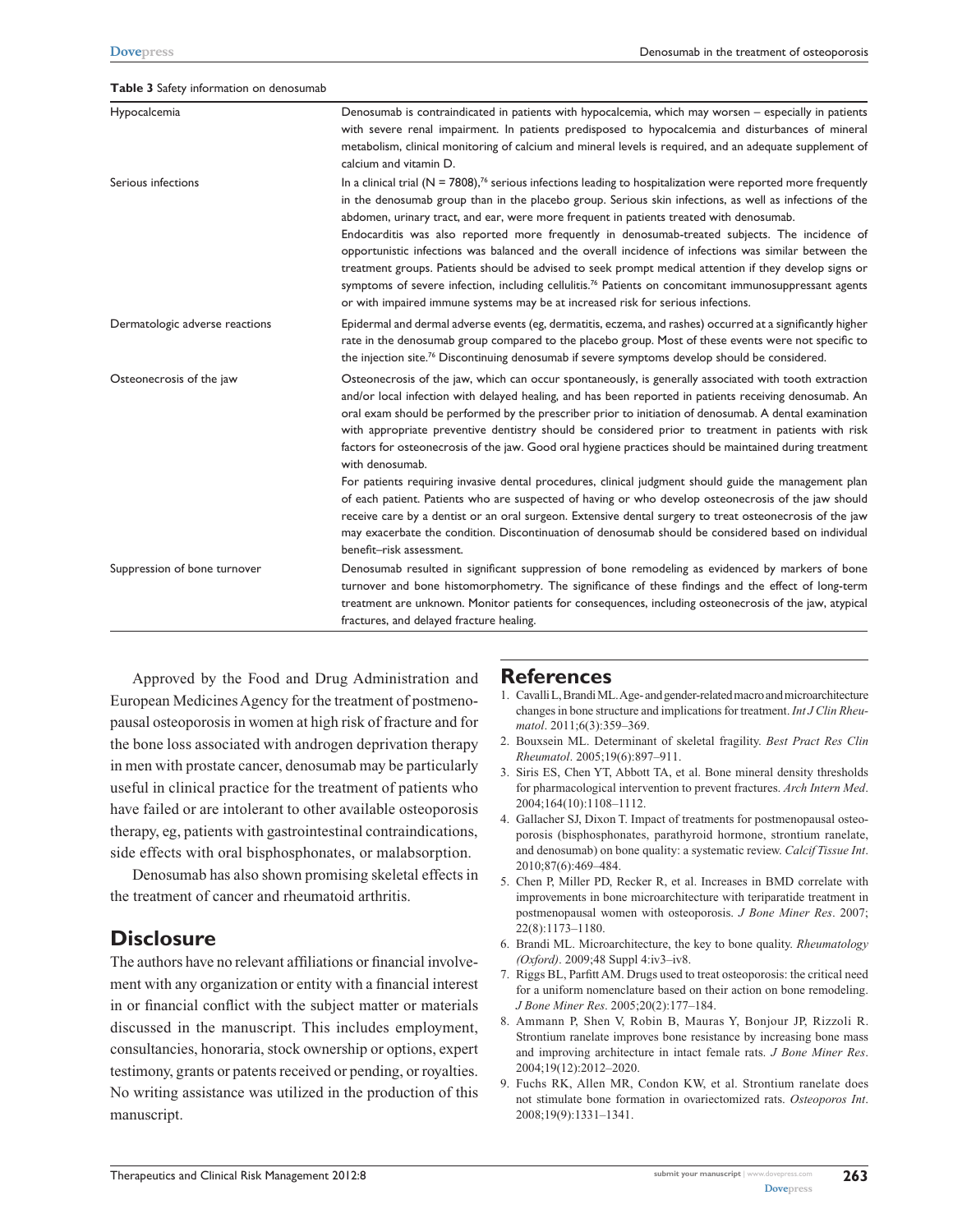- 10. Pietschmann P, Rauner M, Sipos W, Kerschan-Schindl K. Osteoporosis: an age-related and gender-specific disease – a mini-review. *Gerontology*.  $2009.55(1)$ : 3–12.
- 11. Cummings SR. How drugs decrease fracture risk: lessons from trials. *J Musculoskelet Neuronal Interact*. 2002;2(3):198–200.
- 12. Beck TJ, Stone KL, Oreskovic TL, et al. Effects of current and discontinued estrogen replacement therapy on hip structural geometry: the study of osteoporotic fractures. *J Bone Miner Res*. 2001; 16(11):2103–2110.
- 13. Reszka AA, Rodan GA. Bisphosphonates mechanism of action. *Curr Osteoporos Rep*. 2003;1(2):45–52.
- 14. Russell RG. Bisphosphonates: the first 40 years. *Bone*. 2011;49(1):2–19.
- 15. Coxon FP, Helfrich MH, Van't Hof R, et al. Protein geranylgeranylation is required for osteoclast formation, function, and survival: inhibition by bisphosphonates and GGTI-298. *J Bone Miner Res*. 2000;15(8): 1467–1476.
- 16. Reszka AA, Halasy-Nagy JM, Masarachia PJ, Rodan GA. Bisphosphonates act directly on the osteoclast to induce caspase cleavage of mst1 kinase during apoptosis. A link between inhibition of the mevalonate pathway and regulation of an apoptosis-promoting kinase. *J Biol Chem*. 1999;274(49):34967–34973.
- 17. Halasy-Nagy JM, Rodan GA, Reszka AA. Inhibition of bone resorption by alendronate and risedronate does not require osteoclast apoptosis. *Bone*. 2001;29(6):553–559.
- 18. Rogers HL, Marshall D, Rogers MJ. Effects of bisphosphonates on osteoclasts in vitro, studies by scanning electron microscopy. *Bone*. 2002;30(3):43S.
- 19. Alakangas A, Selander K, Mulari M, et al. Alendronate disturbs vesicular trafficking in osteoclasts. *Calcif Tissue Int*. 2002;70(1):40–47.
- 20. de Groen PC, Lubbe DF, Hirsch LJ, et al. Esophagitis associated with the use of alendronate. *N Engl J Med*. 1996;335(14):1016–1021.
- 21. Blank MA, Ems BL, Gibson GW, et al. Nonclinical model for assessing gastric effects of bisphosphonates. *Dig Dis Sci*. 1997;42(2):281–288.
- 22. Elliott SN, McKnight W, Davies NM, et al. Alendronate induces gastric injury and delays ulcer healing in rodents. *Life Sci*. 1998;62(1): 77–91.
- 23. Peter CP, Kindt MV, Majka JA. Comparative study of potential for bisphosphonates to damage gastric mucosa of rats. *Dig Dis Sci*. 1998;43(5): 1009–1015.
- 24. Xiong Y, Yang HJ, Feng J, Shi ZL, Wu LD. Effects of alendronate on the proliferation and osteogenic differentiation of MG-63 cells. *J Int Med Res*. 2009;37(2):407–416.
- 25. Wells GA, Cranney A, Peterson J, et al. Alendronate for the primary and secondary prevention of osteoporotic fractures in postmenopausal women. *Cochrane Database Syst Rev*. 2008;1:CD001155.
- 26. Wells GA, Cranney A, Peterson J, et al. Risedronate for the primary and secondary prevention of osteoporotic fractures in postmenopausal women. *Cochrane Database Syst Rev*. 2008;1:CD004523.
- 27. Black DM, Delmas PD, Eastell R, et al; HORIZON Pivotal Fracture Trial. Once-yearly zoledronic acid for treatment of postmenopausal osteoporosis. *N Engl J Med*. 2007;356(18):1809–1822.
- 28. Chesnut CH III, Skag A, Christiansen C, et al; Oral Ibandronate Osteoporosis Vertebral Fracture Trial in North America and Europe (BONE). Effects of oral ibandronate administered daily or intermittently on fracture risk in postmenopausal osteoporosis. *J Bone Miner Res*. 2004;19(8):1241–1249.
- 29. Recker R, Masarachia P, Santora A, et al. Trabecular bone microarchitecture after alendronate treatment of osteoporotic women. *Curr Med Res Opin*. 2005;21(2):185–194.
- 30. Dufresne TE, Chmielewski PA, Manhart MD, Johnson TD, Borah B. Risedronate preserves bone architecture in early postmenopausal women in 1 year as measured by three-dimensional microcomputed tomography. *Calcif Tissue Int*. 2003;73(5):423–432.
- 31. Seeman E. To stop or not to stop, that is the question. *Osteoporos Int*. 2009;20(2):187–195.
- 32. Reginster JY, Bruyère O, Sawicki A, et al. Long-term treatment of postmenopausal osteoporosis with strontium ranelate: results at 8 years. *Bone*. 2009;45(6):1059–1064.
- 33. European Medicines Agency. Protelos: scientific discussion. Available from: http://www.ema.europa.eu/ema/index.jsp?curl=pages/medicines/ human/medicines/000560/human\_med\_000999.jsp&jsenabled=true. Accessed October 12, 2009.
- 34. Deeks ED, Dhillon S. Strontium ranelate: a review of its use in the treatment of postmenopausal osteoporosis. *Drugs*. 2010;70(6):733–759.
- 35. Marie PJ, Ammann P, Boivin G, Rey C. Mechanisms of action and therapeutic potential of strontium in bone. *Calcif Tissue Int*. 2001;69(3): 121–129.
- 36. Brennan TC, Rybchyn MS, Green W, Atwa S, Conigrave AD, Mason RS. Osteoblasts play key roles in the mechanisms of action of strontium ranelate. *Br J Pharmacol*. 2009;157(7):1291–1300.
- 37. Zhu LL, Zaidi S, Peng Y, et al. Induction of a program gene expression during osteoblast differentiation with strontium ranelate. *Biochem Biophys Res Commun*. 2007;355(2):307–311.
- 38. Chattopadhyay N, Quinn SJ, Kifor O, Ye C, Brown EM. The calcium-sensing receptor (CaR) is involved in strontium ranelate-induced osteoblast proliferation. *Biochem Pharmacol*. 2007;74(3):438–447.
- 39. Caverzasio J. Strontium ranelate promotes osteoblastic cell replication through at least two different mechanisms. *Bone*. 2008;42(6): 1131–1136.
- 40. Fromiguè O, Hay E, Barbara A, et al. Calcium sensing receptordependent and receptor-independent activation of osteoblast replication and survival by strontium ranelate. *J Cell Mol Med*. 2009;13(8B):2189–2199.
- 41. Meunier PJ, Roux C, Seeman E, et al. The effects of strontium ranelate on the risk of vertebral fracture in women with postmenopausal osteoporosis. *N Eng J Med*. 2004;350(5):459–468.
- 42. Reginster JY, Seeman E, De Vernejoul MC, et al. Strontium ranelate reduces the risk of nonvertebral fractures in postmenopausal women with osteoporosis: Treatment of Peripheral Osteoporosis (TROPOS) study. *J Clin Endocrinol Metab*. 2005;90(5):2816–2822.
- 43. Reginster JY, Felsenberg D, Boonen S, et al. Effects of long term strontium ranelate treatment on the risk of nonvertebral and vertebral fractures in postmenopausal osteoporosis: results of a 5-year randomized, placebo-controlled trial. *Atrthritis Rheum*. 2008;58(6): 1687–1695.
- 44. Delmas PD. Treatment of postmenopausal osteoporosis. *Lancet*. 2002;359(9322):2018–2026.
- 45. Recker RR, Marin F, Ish-Shalom S, et al. Comparative effects of teriparatide and strontium ranelate on bone biopsies and biochemical markers of bone turnover in postmenopausal women with osteoporosis. *J Bone Miner Res*. 2009;24(8):1358–1368.
- 46. Riggs BL, Parfitt AM. Drugs used to treat osteoporosis: the critical need of a uniform nomenclature based on their action on bone remodeling. *J Bone Miner Res*. 2005;20(2):177–184.
- 47. Recker RR, Bare SP, Smith SY, et al. Cancellous and cortical bone architecture and turnover at the iliac crest of postmenopausal osteoporotic women treated with parathyroid hormone 1-84. *Bone*. 2009;44(1): 113–119.
- 48. Miyakoshi N. Effects of parathyroid hormone on cancellous bone mass and structure in osteoporosis. *Curr Pharm Des*. 2004;10(21): 2615–2627.
- 49. Adami S, Brandi ML, Canonico PL, Minisola G, Minisola S, Tarantino U. Appropriate use of anabolic treatment for severe osteoporosis. *Clin Cases Miner Bone Metab*. *2*010;7(2):114–122.
- 50. Bone HG, Hosking D, Devogelaer JP, et al. Ten years' experience with alendronate for osteoporosis in postmenopausal women. *N Engl J Med*. 2004;350(12):1189–1199.
- 51. Finkelstein JS, Wyland JJ, Leder BZ, et al. Effects of teriparatide retreatment in osteoporotic men and women. *J Clin Endocrinol Metab*. 2009;94(7):2495–2501.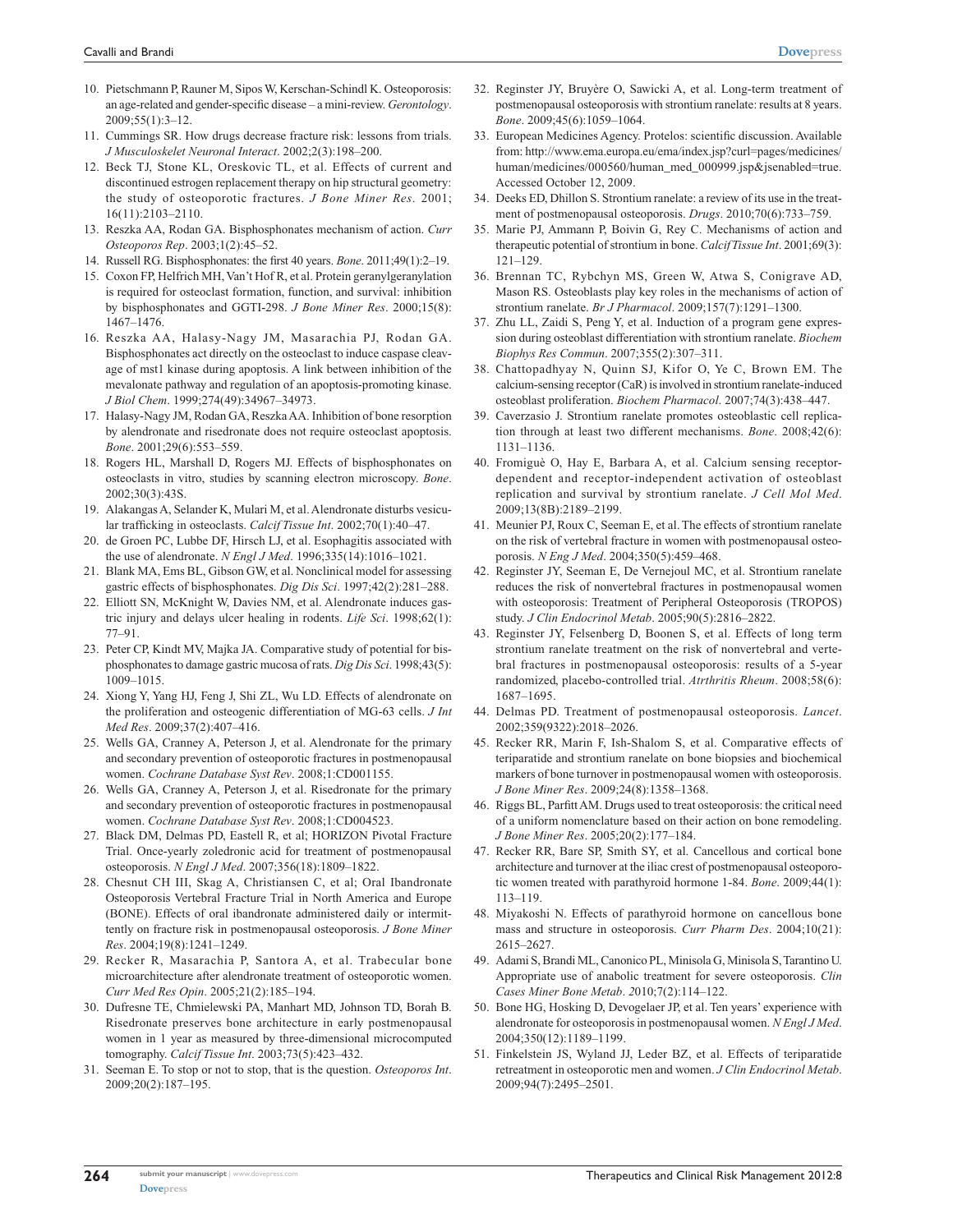- 52. Eastell R, Nickelsen T, Marin F, et al. Sequential treatment of severe postmenopausal osteoporosis after teriparatide: final results of the randomized, controlled European study of Forsteo (EUROFORS). *J Bone Miner Res*. 2009;24(4):726–736.
- 53. Kawate H, Takayanagi R. Efficacy and safety of bazedoxifene for postmenopausal osteoporosis. *Clin Interv Aging*. 2011;6:151–160.
- 54. Silverman SL, Christiansen C, Genant HK, et al. Efficacy of bazedoxifene in reducing new vertebral fracture risk in postmenopausal women with osteoporosis: results from a 3-year, randomized, placebo- and activecontrolled clinical trial. *J Bone Miner Res*. 2008;23(12):1923–1934.
- 55. Miller PD, Chines AA, Christiansen C, et al. Effects of bazedoxifene on BMD and bone turnover in postmenopausal women: 2-yr results of a randomized, double-blind, placebo-, and active-controlled study. *J Bone Miner Res*. 2008;23(4):525–535.
- 56. Collin-Osdoby P. Regulation of vascular calcification by osteoclast regulatory factors RANKL and osteoprotegerin. *Circ Res*. 2004;95(11):1046–1057.
- 57. Lewiecki EM. Treatment of osteoporosis with denosumab. *Maturitas*. 2010;66(2):182–186.
- 58. Hsu H, Lacey DL, Dunstan CR, et al. Tumor necrosis factor receptor family member RANK mediates osteoclast differentiation and activation induced by osteoprotegerin ligand. *Proc Natl Acad Sci U S A*. 1999; 96(7):3540–3545.
- 59. Lacey DL, Timms E, Tan HL, et al. Osteoprotegerin ligand is a cytokine that regulates osteoclast differentiation and activation. *Cell*. 1998;93(2):165–176.
- 60. Simonet WS, Lacey DL, Dunstan CR, et al. Osteoprotegerin: a novel secreted protein involved in the regulation of bone density. *Cell*. 1997; 89(2):309–319.
- 61. Burgess TL, Qian Y, Kaufman S, et al. The ligand for osteoprotegerin (OPGL) directly activates mature osteoclasts. *J Cell Biol*. 1999;145(3): 527–538.
- 62. Mosekilde L, Sogaard CH, Danielsen CC, Torring O. The anabolic effects of human parathyroid hormone (hPTH) on rat vertebral body mass are also reflected in the quality of bone, assessed by biomechanical testing: a comparison study between hPTH-(1-34) and hPTH-(1-84). *Endocrinology*. 1991;129(1):421–428.
- 63. Lacey DL, Tan HL, Lu J, et al. Osteoprotegerin ligand modulates murine osteoclast survival in vitro and in vivo. *Am J Pathol*. 2000;157(2): 435–448.
- 64. Hofbauer LC, Schoppet M. Clinical implications of the osteoprotegerin/RANKL/RANK system for bone and vascular diseases. *JAMA*. 2004;292(4):490–495.
- 65. Boyle WJ, Simonet WS, Lacey DL. Osteoclast differentiation and activation. *Nature*. 2003;423(6937):337–342.
- 66. Yasuda H, Shima N, Nakagawa N, et al. Identity of osteoclastogenesis inhibitory factor (OCIF) and osteoprotegerin (OPG): a mechanism by which OPG/OCIF inhibits osteoclastogenesis in vitro. *Endocrinology*. 1998;139(3):1329–1337.
- 67. Khosla S. Minireview: the OPG/RANKL/RANK system. *Endocrinology*. 2001;142(12):5050–5055.
- 68. Yasuda H, Shima N, Nakagawa N, et al. Osteoclast differentiation factor is a ligand for osteoprotegerin/osteoclastogenesis-inhibitory factor and is identical to TRANCE/RANKL. *Proc Natl Acad Sci U S A*. 1998; 95(7):3597–3602.
- 69. Anderson DM, Maraskovsky E, Billingsley WL, et al. A homologue of the TNF receptor and its ligand enhance T-cell growth and dendritic-cell function. *Nature*. 1997;390(6656):175–179.
- 70. Mizuno A, Kanno T, Hoshi M, et al. Transgenic mice overexpressing soluble osteoclast differentiation factor (sODF) exhibit severe osteoporosis. *J Bone Miner Metab*. 2002;20(6):337–344.
- 71. Eghbali-Fatourechi G, Khosla S, Sanyal A, Boyle WJ, Lacey DL, Riggs BL. Role of RANK ligand in mediating increased bone resorption in early postmenopausal women. *J Clin Invest*. 2003;111(8): 1221–1230.
- 72. Bekker PJ, Holloway DL, Rasmussen AS, et al. A single-dose placebocontrolled study of AMG 162, a fully human monoclonal antibody to RANKL, in postmenopausal women. *J Bone Miner Res*. 2004;19(7): 1059–1066.
- 73. McClung MR, Lewiecki EM, Cohen SB, et al. Denosumab in postmenopausal women with low bone mineral density. *N Engl J Med*. 2006;354(8):821–831.
- 74. Lewiecki EM, Miller PD, McClung MR, et al. Two-year treatment with denosumab (AMG 162) in a randomized phase 2 study of postmenopausal women with low BMD. *J Bone Miner Res*. 2007;22(12): 1832–1841.
- 75. Miller PD, Bolognese MA, Lewiecki EM, et al. Effect of denosumab on bone density and turnover in postmenopausal women with low bone mass after long-term continued, discontinued, and restarting of therapy: a randomized blinded phase 2 clinical trial. *Bone*. 2008;43(2): 222–229.
- 76. Cummings SR, San Martin J, McClung MR, et al. Denosumab for prevention of fractures in postmenopausal women with osteoporosis. *N Engl J Med*. 2009;361(8):756–765.
- 77. Bone HG, Bolognese MA, Yuen CK, et al. Effects of denosumab on bone mineral density and bone turnover in postmenopausal women. *J Clin Endocrinol Metab*. 2008;93(6):2149–2157.
- 78. Brown JP, Prince RL, Deal C, et al. Comparison of the effect of denosumab and alendronate on BMD and biochemical markers of bone turnover in postmenopausal women with low bone mass: a randomized, blinded, phase 3 trial. *J Bone Miner Res*. 2009;24(1):153–161.
- 79. Kendler DL, Roux C, Benhamou CL, et al. Effects of denosumab on bone mineral density and bone turnover in postmenopausal women transitioning from alendronate therapy. *J Bone Miner Res*. 2010;25(1): 72–81.
- 80. Hiligsmann M, Reginster JY. Potential cost-effectiveness of denosumab for the treatment of postmenopausal osteoporotic women. *Bone*. 2010; 47(1):34–40.
- 81. Clowes JA, Riggs BL, Khosla S. The role of the immune system in the pathophysiology of osteoporosis. *Immunol Rev*. 2005;208:207–227.
- 82. Xing L, Schwarz EM, Boyce BF. Osteoclast precursors, RANKL/ RANK, and immunology. *Immunol Rev*. 2005;208:19–29.
- 83. Dougall WC, Glaccum M, Charrier K, et al. RANK is essential for osteoclast and lymph node development. *Genes Dev*. 1999;13(18): 2412–2424.
- 84. Kong YY, Yoshida H, Sarosi I, et al. OPGL is a key regulator of osteoclastogenesis, lymphocyte development and lymph-node organogenesis. *Nature*. 1999;397(6717):315–323.
- 85. Reid IR, Benhamou CL, Bolognese M, et al. Effects of denosumab on bone histology and histomorphometry: the FREEDOM and STAND studies [abstract]. *J Bone Miner Res*. 2009;24(Suppl 1):S9.
- 86. United States Food and Drug Administration, Amgen Inc. Briefing information for the August 13, 2009 meeting of the Reproductive Health Drugs Advisory Committee. 2009. Available from: [http://www.fda.gov/Adviso](http://www.fda.gov/AdvisoryCommittees/CommitteesMeetingMaterials/Drugs/ReproductiveHealthDrugsAdvisoryCommittee/ucm176584.htm)[ryCommittees/CommitteesMeetingMaterials/Drugs/ReproductiveHealth-](http://www.fda.gov/AdvisoryCommittees/CommitteesMeetingMaterials/Drugs/ReproductiveHealthDrugsAdvisoryCommittee/ucm176584.htm)[DrugsAdvisoryCommittee/ucm176584.htm](http://www.fda.gov/AdvisoryCommittees/CommitteesMeetingMaterials/Drugs/ReproductiveHealthDrugsAdvisoryCommittee/ucm176584.htm). Accessed October 30, 2009.
- 87. Lee RJ, Saylor PL, Smith MR. Treatment and prevention of bone complication from prostate cancer. *Bone*. 2011;48(1):88–95.
- 88. Body JJ, Facon T, Coleman RE, et al. A study of the biological receptor activator of nuclear factor-kappaB ligand inhibitor, denosumab, in patients with multiple myeloma or bone metastases from breast cancer. *Clin Cancer Res*. 2006;12(4):1221–1228.
- 89. Lipton A, Steger GG, Figueroa J, et al. Randomized active-controlled phase II study of denosumab efficacy and safety in patients with breast cancer-related bone metastases. *J Clin Oncol*. 2007;25(28): 4431–4437.
- 90. Deodhar A, Dore RK, Mandel D, et al. Denosumab-mediated increase in hand bone mineral density associated with decreased progression of bone erosion in rheumatoid arthritis patients. *Arthritis Care Res (Hoboken)*. 2010;62(4):569–574.